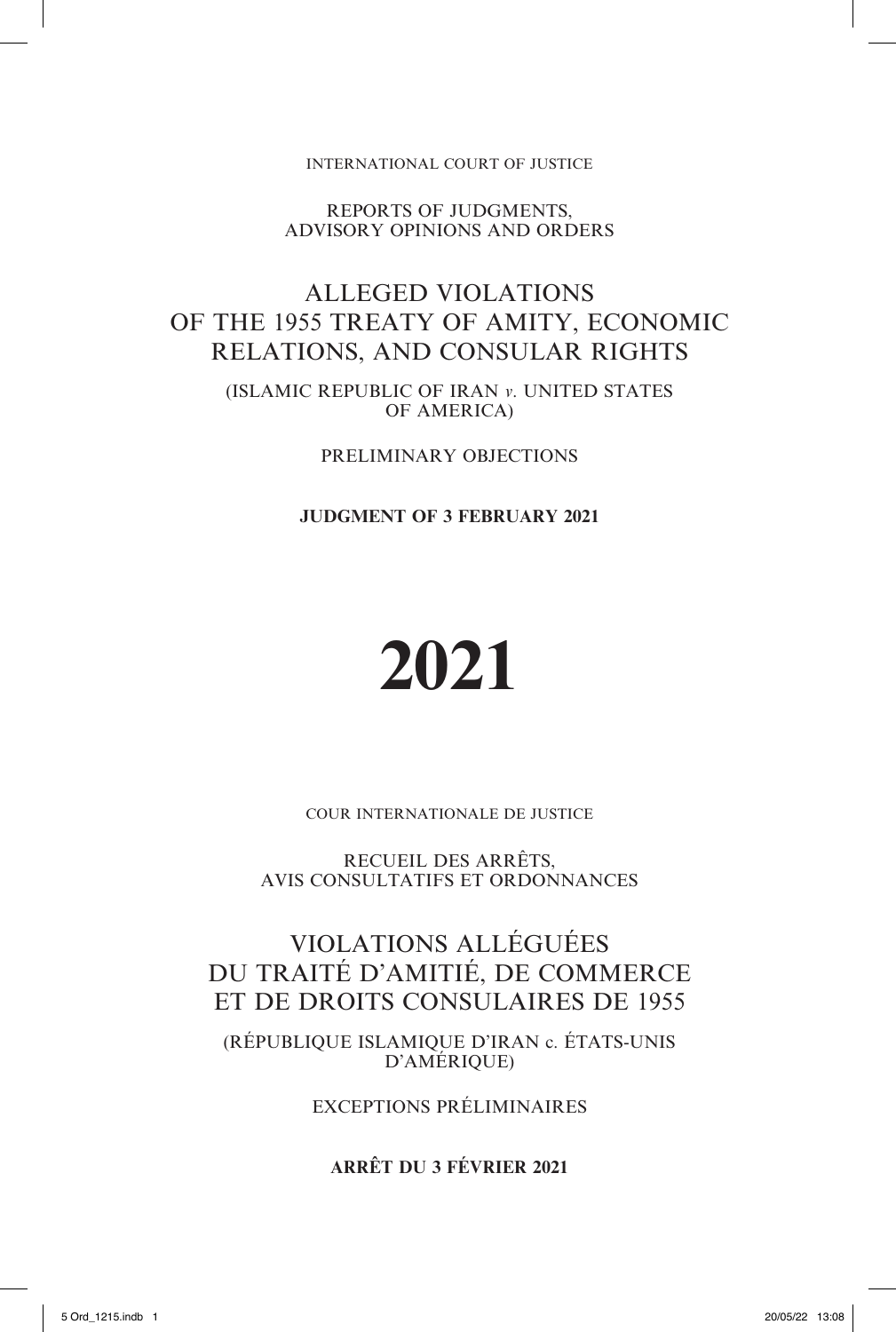Official citation:

*Alleged Violations of the 1955 Treaty of Amity, Economic Relations, and Consular Rights (Islamic Republic of Iran* v. *United States of America), Preliminary Objections, Judgment, I.C.J. Reports 2021*, p. 9

Mode officiel de citation:

*Violations alléguées du traité d'amitié, de commerce et de droits consulaires de 1955 (République islamique d'Iran c. Etats-Unis d'Amérique), exceptions préliminaires, arrêt, C.I.J. Recueil 2021*, p. 9

ISSN 0074-4441 ISBN 978-92-1-003876-8 **Sales number**  $\frac{\text{Sales number}}{\text{N}^{\text{o}} \text{ de vente:}}$  1215

© 2022 ICJ/CIJ, United Nations/Nations Unies All rights reserved/Tous droits réservés

Printed in France/Imprimé en France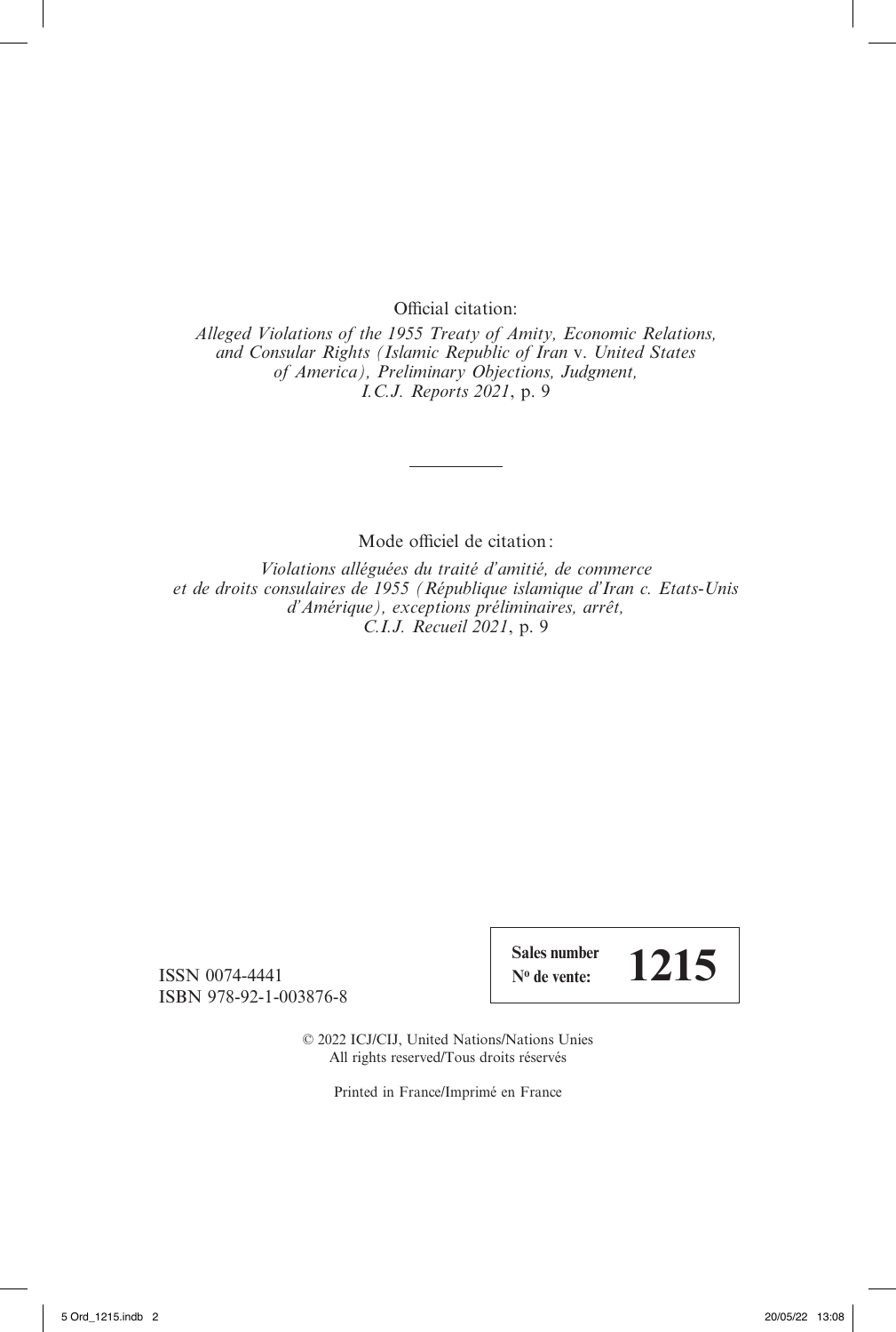3 FEBRUARY 2021

JUDGMENT

#### ALLEGED VIOLATIONS OF THE 1955 TREATY OF AMITY, ECONOMIC RELATIONS, AND CONSULAR RIGHTS

(ISLAMIC REPUBLIC OF IRAN *v*. UNITED STATES OF AMERICA)

PRELIMINARY OBJECTIONS

#### VIOLATIONS ALLÉGUÉES DU TRAITÉ D'AMITIÉ, DE COMMERCE ET DE DROITS CONSULAIRES DE 1955

(RÉPUBLIQUE ISLAMIQUE D'IRAN c. ÉTATS-UNIS D'AMÉRIQUE)

EXCEPTIONS PRÉLIMINAIRES

3 FÉVRIER 2021

ARRÊT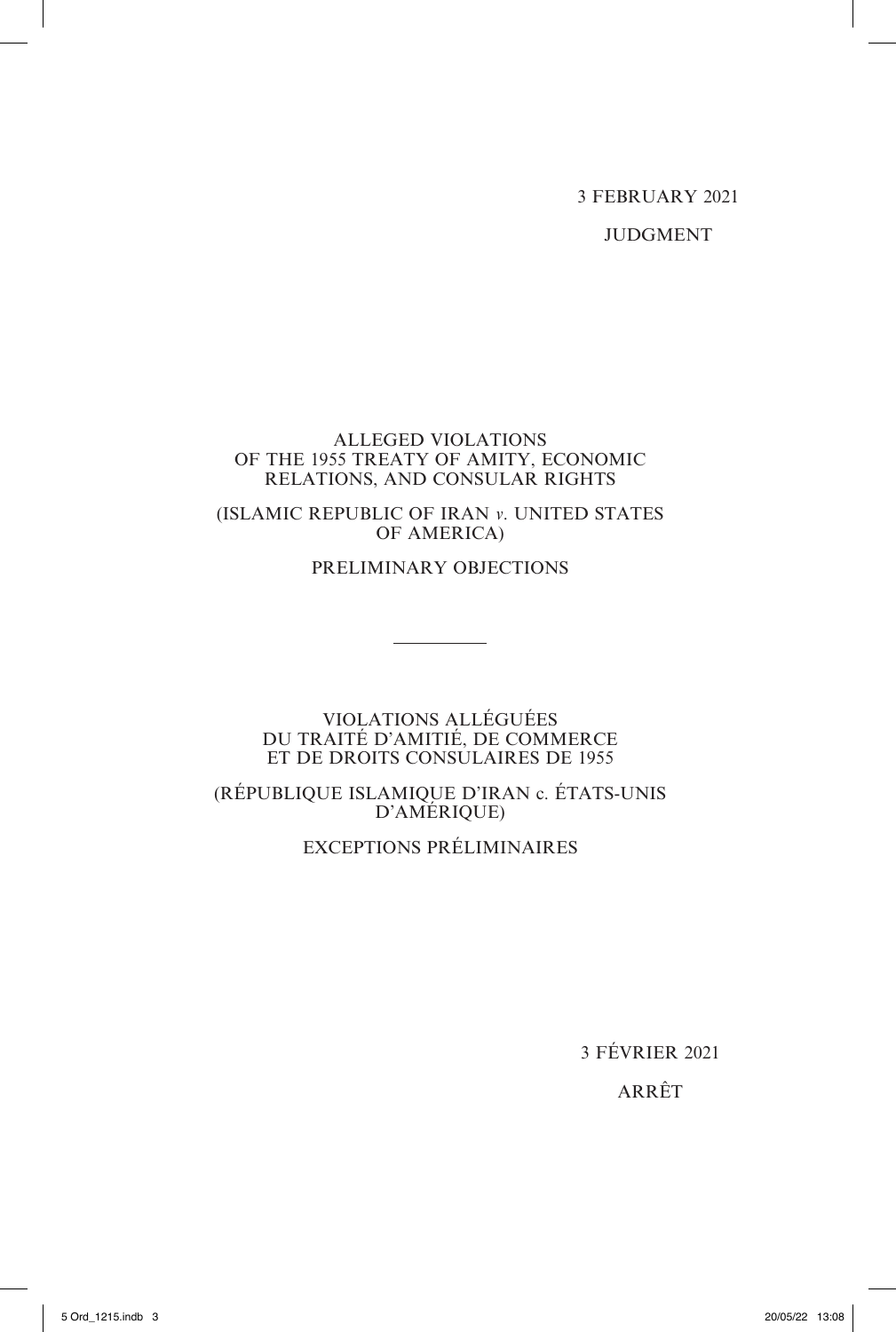### TABLE OF CONTENTS

|                                                                                                                                                          | Paragraphs |
|----------------------------------------------------------------------------------------------------------------------------------------------------------|------------|
| <b>CHRONOLOGY OF THE PROCEDURE</b>                                                                                                                       | $1 - 23$   |
| <b>I. FACTUAL BACKGROUND</b>                                                                                                                             | 24-38      |
| II. JURISDICTION OF THE COURT RATIONE MATERIAE<br><b>UNDER</b><br>ARTICLE XXI OF THE TREATY OF AMITY                                                     | 39-84      |
| 1. First preliminary objection to jurisdiction: the subject-matter<br>of the dispute<br>2. Second preliminary objection to jurisdiction: "third country" | $42 - 60$  |
| measures"                                                                                                                                                | 61-83      |
| <b>III. ADMISSIBILITY OF IRAN'S APPLICATION</b>                                                                                                          | 85-96      |
| IV. OBJECTIONS ON THE BASIS OF ARTICLE XX, PARAGRAPH $1(B)$                                                                                              |            |
| AND $(D)$ , OF THE TREATY OF AMITY                                                                                                                       | 97-113     |
| OPERATIVE CLAUSE                                                                                                                                         | 114        |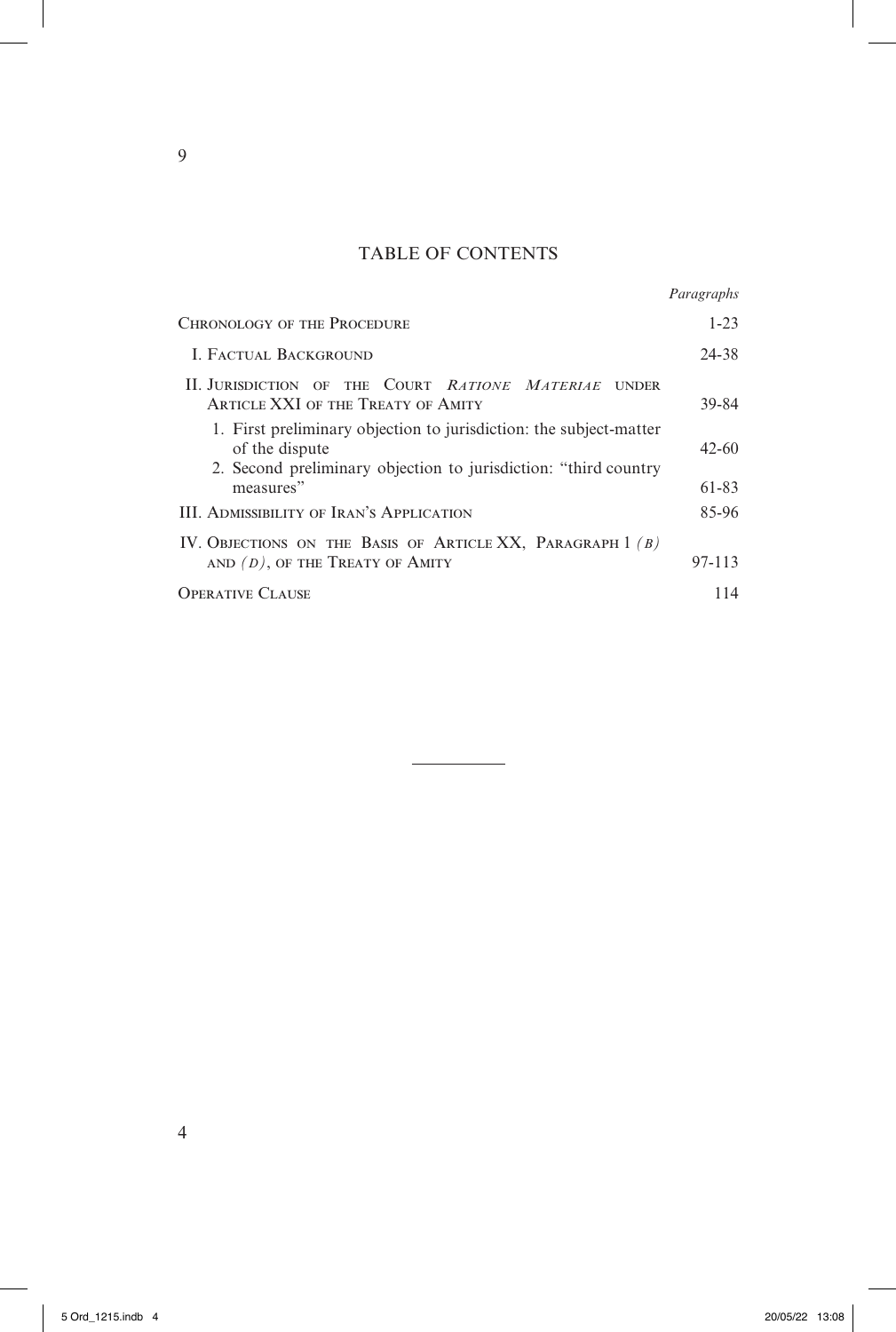#### INTERNATIONAL COURT OF JUSTICE

#### YEAR 2021

2021 3 February General List No. 175

#### **3 February 2021**

## ALLEGED VIOLATIONS OF THE 1955 TREATY OF AMITY, ECONOMIC RELATIONS, AND CONSULAR RIGHTS

#### (ISLAMIC REPUBLIC OF IRAN *v.* UNITED STATES OF AMERICA)

#### PRELIMINARY OBJECTIONS

*Factual background.*

*1955 Treaty of Amity in force on date of filing of Application — Iran party to 1968 Treaty on Non-Proliferation of Nuclear Weapons — International Atomic Energy Agency and Security Council critical of Iran's nuclear activities — Security Council resolutions on Iranian nuclear issue — Iran subject to nuclear-related "additional sanctions" by United States — Joint Comprehensive Plan of Action ("JCPOA") concerning nuclear programme of Iran concluded on 14 July 2015 — Revocation of certain United States nuclear-related "sanctions" under Executive Order 13716 of 16 January 2016 — Participation of United States in JCPOA terminated under National Security Presidential Memorandum of 8 May 2018 — Reimposition by United States of "sanctions" on Iran, its nationals and companies under Executive Order 13846 of 6 August 2018.*

*Jurisdiction of the Court* ratione materiae *under Article XXI of Treaty of Amity.*

\*

*First preliminary objection to jurisdiction: subject-matter of dispute — Question whether dispute concerns interpretation and application of Treaty of Amity or exclusively JCPOA — Subject-matter of dispute to be determined by the Court on objective basis — Particular account to be taken of facts identified by Applicant as basis for its claim — Opposing views as to whether impugned measures constitute violations of Treaty of Amity — Fact that dispute arose in context of decision of*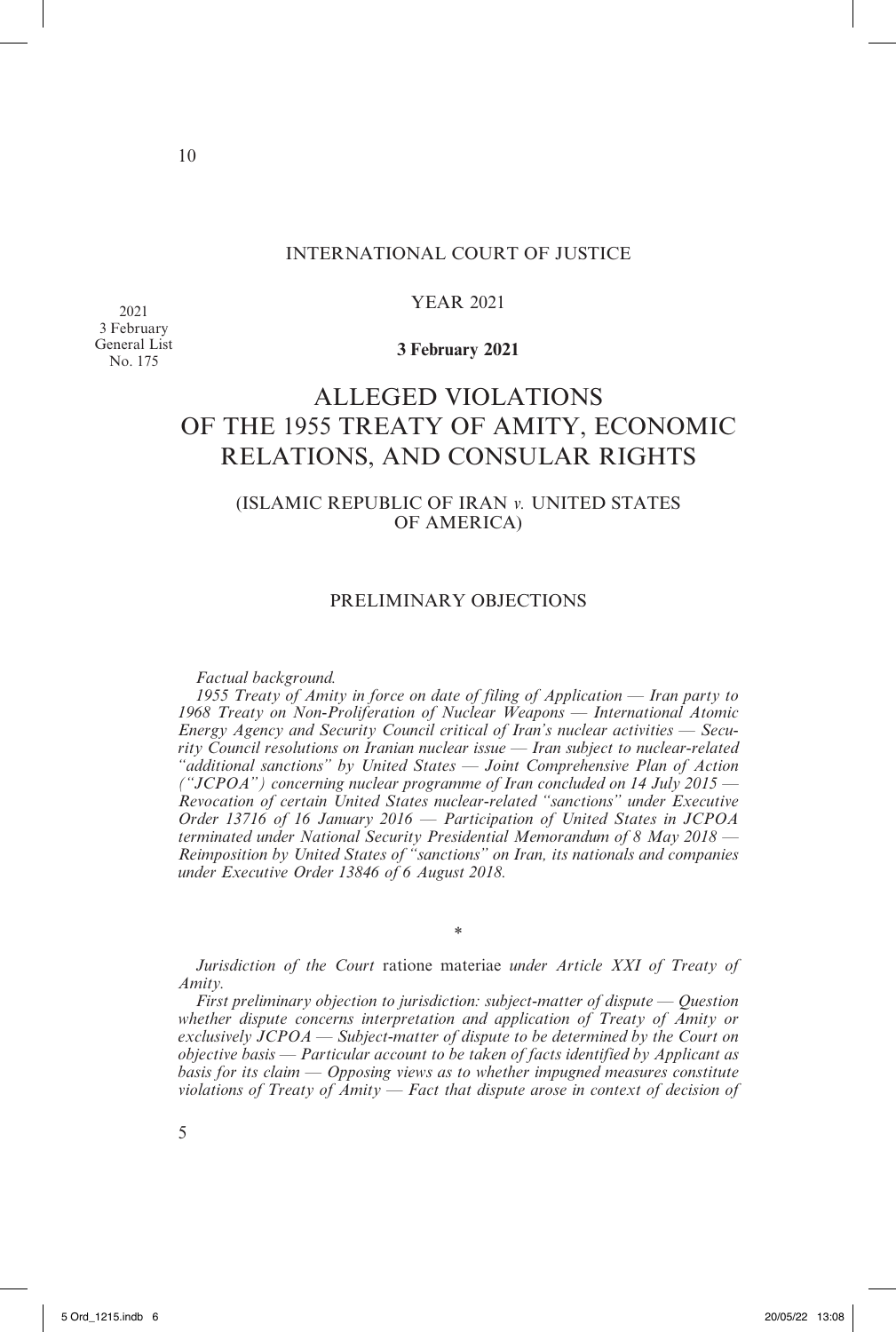*United States to withdraw from JCPOA does not preclude it from relating to interpretation and application of Treaty of Amity — A dispute may relate to certain acts that fall within ambit of more than one instrument — The Court cannot support argument that subject-matter of Iran's claims relates exclusively to JCPOA and not to Treaty of Amity — First preliminary objection to jurisdiction cannot be upheld.*

*Second preliminary objection to jurisdiction: "third country measures" — The Court must ascertain whether acts of which Applicant complains fall within provisions of treaty containing compromissory clause — "Third country measures" objection does not concern all of Iran's claims but only majority of them — Were the Court to uphold second objection to jurisdiction the proceedings would not be terminated — Disagreement between the Parties about relevance of concept of "third country measures" — Disagreement between the Parties as regards territorial scope and ambit of provisions of Treaty of Amity allegedly breached by United States — Fact that some impugned measures directly targeted third States, their nationals or companies, does not automatically exclude them from ambit of Treaty of Amity — Second preliminary objection relates to the scope of certain obligations relied upon by Applicant — Also raises legal and factual questions which are properly a matter for the merits — Second preliminary objection to jurisdiction cannot be upheld.*

*Admissibility.*

*Preliminary objection to admissibility of Iran's Application: alleged abuse of process — Claim based on valid title of jurisdiction can be rejected on ground of abuse of process only in exceptional circumstances — No such exceptional circumstances in present case — Preliminary objection to admissibility rejected.*

\*

*Objections on basis of Article XX, paragraph 1* (b) *and* (d)*, of Treaty of Amity.*

\*

*Article XX, paragraph 1* (b) *and* (d)*, of Treaty of Amity does not affect the Court's jurisdiction but affords a possible defence on the merits — Treaty of Amity does not preclude application of measures "relating to fissionable materials" under Article XX, paragraph 1* (b) *— Similarly, it does not preclude application of measures deemed necessary to protect a State's "essential security interests" under Article XX, paragraph 1* (d) *— A decision concerning these matters requires analysis of issues of law and fact that should be left to the merits — Arguments based on these provisions cannot provide basis for preliminary objections but may be presented at the merits stage — Preliminary objections based on Article XX, paragraph 1* (b) *and* (d)*, of Treaty of Amity rejected.*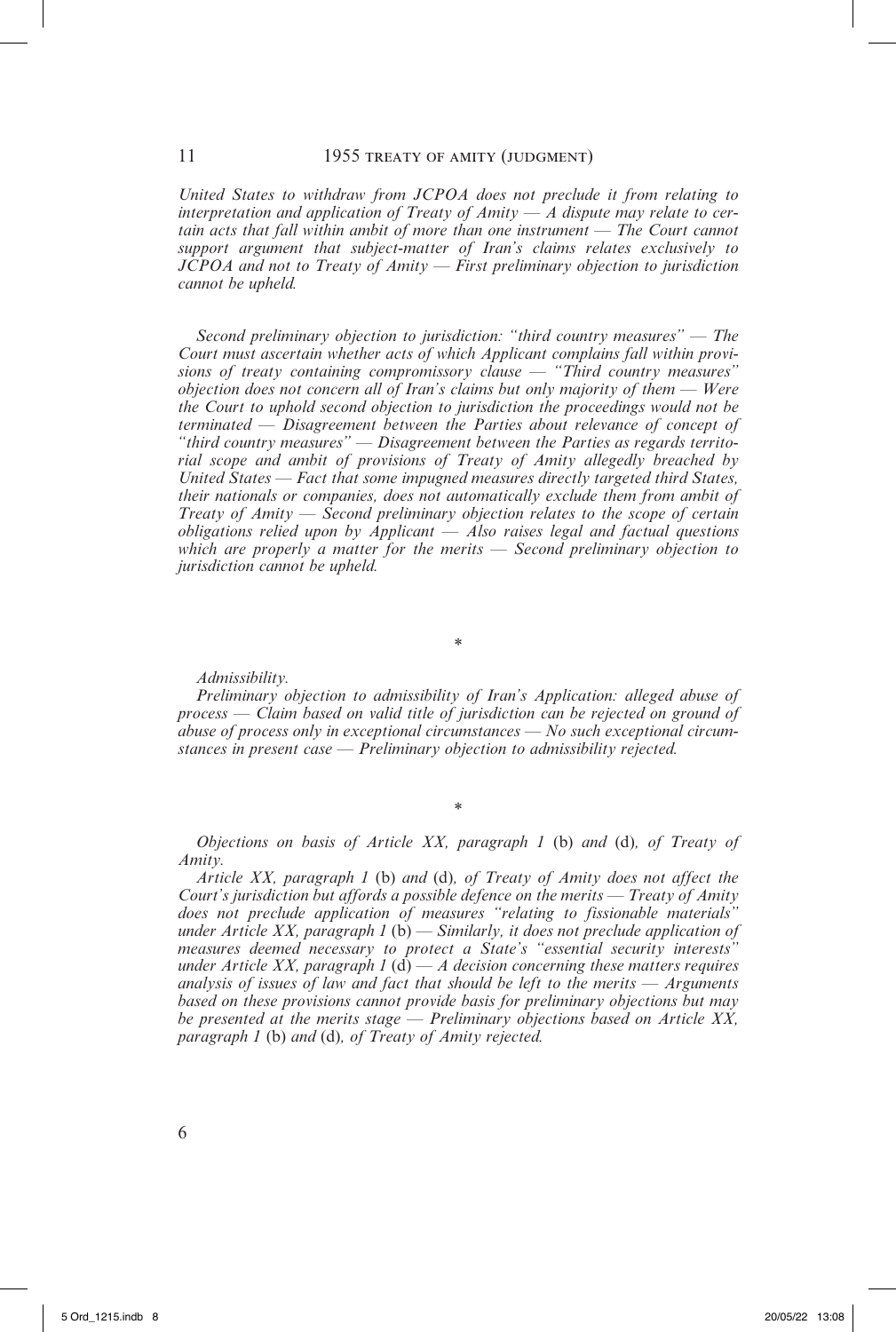#### JUDGMENT

*Present: President* Yusuf; *Vice-President* Xue; *Judges* Tomka, Abraham, Bennouna, Cançado Trindade, Gaja, Sebutinde, Bhandari, Robinson, Crawford, Gevorgian, Salam, Iwasawa; *Judges* ad hoc Brower, Momtaz; *Registrar* Gautier.

In the case concerning alleged violations of the 1955 Treaty of Amity, Economic Relations, and Consular Rights,

*between*

the Islamic Republic of Iran,

represented by

- Mr. Hamidreza Oloumiyazdi, Head of the Centre for International Legal Affairs of the Islamic Republic of Iran, Associate Professor of Private Law at Allameh Tabataba'i University, Tehran,
- as Agent and Advocate;
- Mr. Mohammad H. Zahedin Labbaf, Agent of the Islamic Republic of Iran to the Iran-United States Claims Tribunal, Director of the Centre for International Legal Affairs of the Islamic Republic of Iran in The Hague,
- as Co-Agent and Counsel;
- Mr. Seyed Hossein Sadat Meidani, Legal Adviser of the Ministry of Foreign Affairs of the Islamic Republic of Iran,
- as Deputy Agent and Counsel;
- Mr. Vaughan Lowe, QC, Emeritus Chichele Professor of Public International Law, University of Oxford, member of the Institut de droit international, Essex Court Chambers, member of the Bar of England and Wales,
- Mr. Alain Pellet, Emeritus Professor at the University Paris Nanterre, former Chairman of the International Law Commission, member of the Institut de droit international,
- Mr. Jean-Marc Thouvenin, Professor at the University Paris Nanterre, Secretary-General of the Hague Academy of International Law, associate member of the Institut de droit international, member of the Paris Bar, Sygna Partners,
- Mr. Samuel Wordsworth, QC, Essex Court Chambers, member of the Bar of England and Wales, member of the Paris Bar,
- Mr. Hadi Azari, Legal Adviser to the Centre for International Legal Affairs of the Islamic Republic of Iran, Assistant Professor of Public International Law at Kharazmi University, Tehran,
- as Counsel and Advocates;
- Mr. Behzad Saberi Ansari, Director General for International Legal Affairs, Ministry of Foreign Affairs of the Islamic Republic of Iran,
- H.E. Mr. Alireza Kazemi Abadi, Ambassador Extraordinary and Plenipotentiary of the Islamic Republic of Iran to the Kingdom of the Netherlands,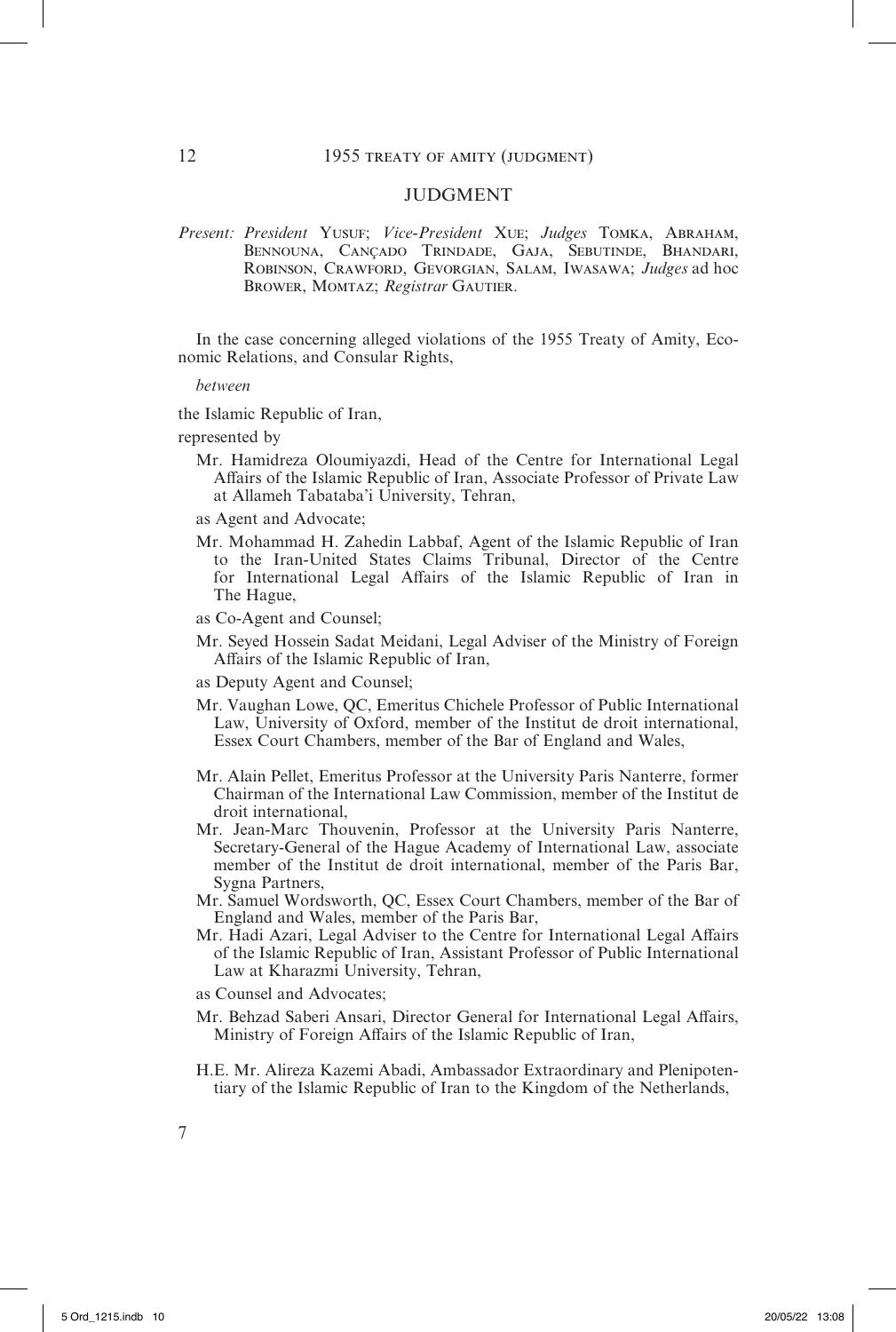- Mr. Mohsen Izanloo, Deputy in Legal Affairs, Centre for International Legal Affairs of the Islamic Republic of Iran, Associate Professor of Law at University of Tehran,
- as Senior Legal Advisers;
- Mr. Luke Vidal, member of the Paris Bar, Sygna Partners,
- Mr. Sean Aughey, Essex Court Chambers, member of the Bar of England and Wales,
- Ms Philippa Webb, Professor at King's College London, Twenty Essex Chambers, member of the Bar of England and Wales, member of the Bar of the State of New York,
- Mr. Jean-Rémi de Maistre, PhD candidate, Centre de droit international de Nanterre (CEDIN),
- Mr. Romain Piéri, member of the Paris Bar, Sygna Partners,

- Mr. Seyed Mohammad Asbaghi Namini, Acting Director, Department of International Claims, Centre for International Legal Affairs of the Islamic Republic of Iran,
- Mr. Mahdad Fallah Assadi, Legal Adviser to the Centre for International Legal Affairs of the Islamic Republic of Iran,
- Mr. Mohsen Sharifi, Acting Head, Department of Litigations and Private International Law, Ministry of Foreign Affairs of the Islamic Republic of Iran,
- Mr. Yousef Nourikia, Second Counsellor, Embassy of the Islamic Republic of Iran in the Netherlands,
- Mr. Alireza Ranjbar, Legal Adviser to the Centre for International Legal Affairs of the Islamic Republic of Iran,
- Mr. Seyed Reza Rafiey, Legal Expert, Department of Litigations and Private International Law, Ministry of Foreign Affairs of the Islamic Republic of Iran,
- Mr. Soheil Golchin, Legal Expert, Department of Litigations and Private International Law, Ministry of Foreign Affairs of the Islamic Republic of Iran,
- Mr. Mahdi Khalili Torghabeh, Legal Expert, Ministry of Foreign Affairs of the Islamic Republic of Iran,

as Legal Advisers,

*and*

- the United States of America,
- represented by
	- Mr. Marik A. String, Acting Legal Adviser, United States Department of State,
	- as Agent, Counsel and Advocate (until 28 January 2021);
	- Mr. Richard C. Visek, Acting Legal Adviser, United States Department of State,
	- as Agent (from 28 January 2021);
	- Mr. Steven F. Fabry, Deputy Legal Adviser, United States Department of State,
	- as Co-Agent and Counsel;

as Counsel;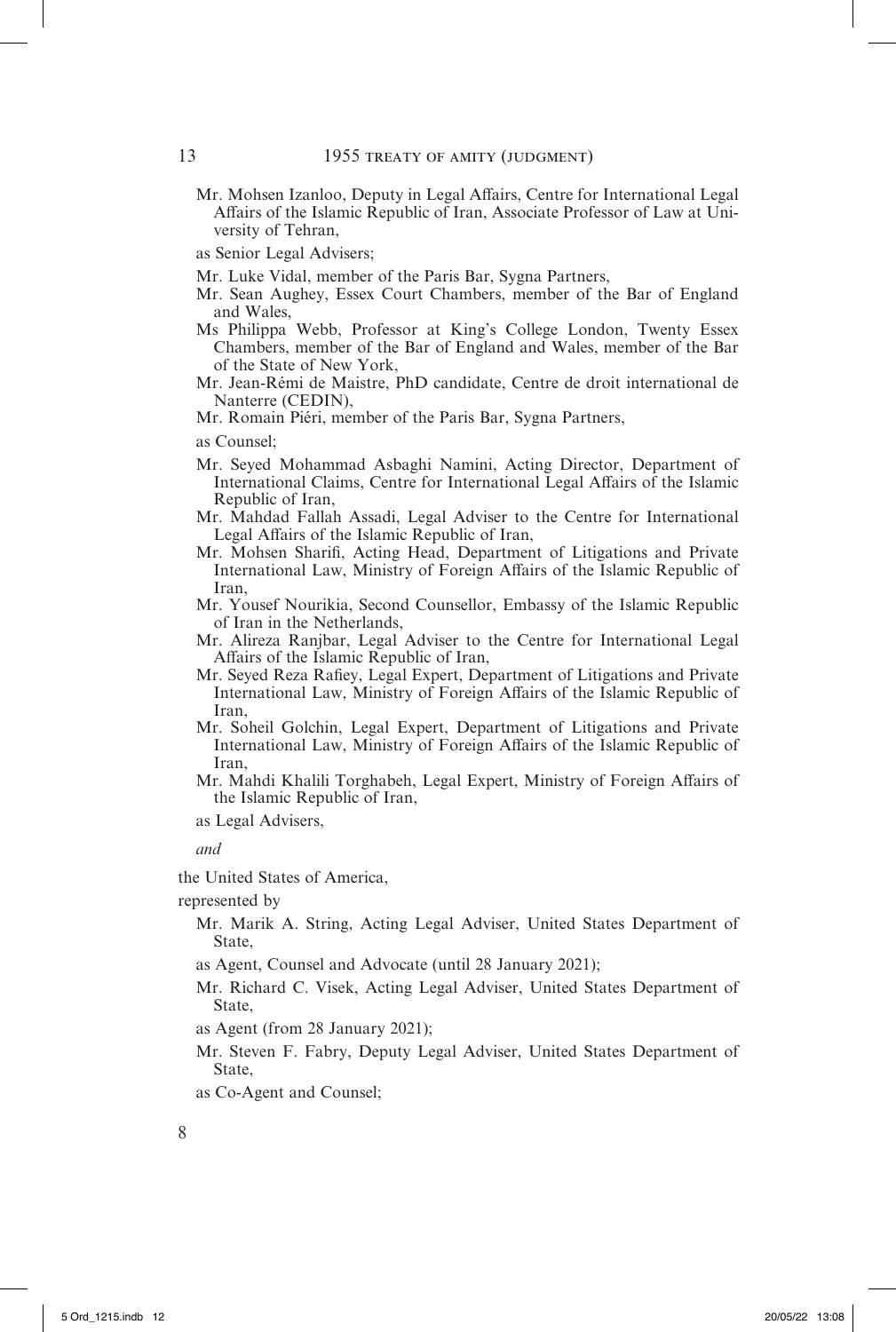- Mr. Paul B. Dean, Legal Counselor, Embassy of the United States of America in the Netherlands,
- Ms Lara Berlin, Deputy Legal Counselor, Embassy of the United States of America in the Netherlands,
- as Deputy Agents and Counsel;
- Sir Daniel Bethlehem, QC, Twenty Essex Chambers, member of the Bar of England and Wales,
- Ms Laurence Boisson de Chazournes, Professor of International Law at the University of Geneva, member of the Institut de droit international,
- Ms Kimberly A. Gahan, Assistant Legal Adviser, United States Department of State,
- Ms Lisa J. Grosh, Assistant Legal Adviser, United States Department of State,
- as Counsel and Advocates;
- Mr. Donald Earl Childress III, Counselor on International Law, United States Department of State,
- Ms Maegan L. Conklin, Assistant Legal Adviser, United States Department of State,
- Mr. John D. Daley, Deputy Assistant Legal Adviser, United States Department of State,

Mr. John I. Blanck, Attorney Adviser, United States Department of State,

- Mr. Jonathan E. Davis, Attorney Adviser, United States Department of State,
- Mr. Joshua B. Gardner, Attorney Adviser, United States Department of State,
- Mr. Matthew S. Hackell, Attorney Adviser, United States Department of State,
- Mr. Nathaniel E. Jedrey, Attorney Adviser, United States Department of State,
- Mr. Robert L. Nightingale, Attorney Adviser, United States Department of State,
- Ms Catherine L. Peters, Attorney Adviser, United States Department of State,
- Mr. David B. Sullivan, Attorney Adviser, United States Department of State,
- Ms Margaret E. Sedgewick, Attorney Adviser, United States Department of State,

- Mr. Guillaume Guez, Assistant, Faculty of Law of the University of Geneva,
- Mr. John R. Calopietro, Paralegal Supervisor, United States Department of State,
- Ms Anjail B. Al-Uqdah, Paralegal, United States Department of State,
- Ms Katherine L. Murphy, Paralegal, United States Department of State,
- Ms Catherine I. Gardner, Administrative Assistant, Embassy of the United States of America in the Netherlands,

as Counsel;

as Assistants,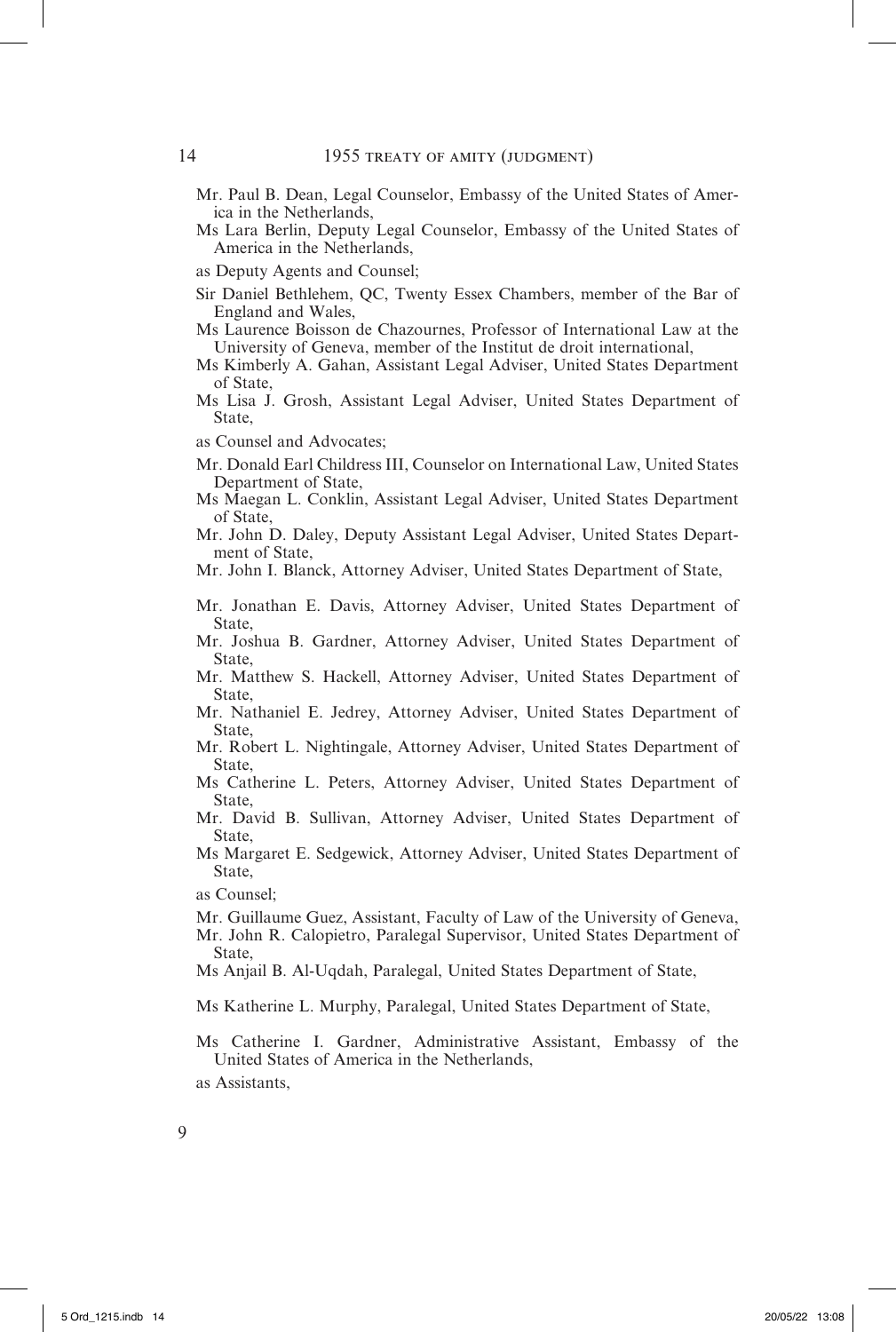THE COURT.

composed as above,

after deliberation,

*delivers the following Judgment:*

1. On 16 July 2018, the Islamic Republic of Iran (hereinafter "Iran") filed in the Registry of the Court an Application instituting proceedings against the United States of America (hereinafter the "United States") with regard to alleged violations of the Treaty of Amity, Economic Relations, and Consular Rights, which was signed by the two States in Tehran on 15 August 1955 and entered into force on 16 June 1957 (hereinafter the "Treaty of Amity" or the "1955 Treaty").

2. In its Application, Iran seeks to found the Court's jurisdiction on Article 36, paragraph 1, of the Statute of the Court and on Article XXI, paragraph 2, of the 1955 Treaty.

3. On 16 July 2018, Iran also submitted a Request for the indication of provisional measures, referring to Article 41 of the Statute and to Articles 73, 74 and 75 of the Rules of Court.

4. The Registrar immediately communicated to the Government of the United States the Application, in accordance with Article 40, paragraph 2, of the Statute of the Court, and the Request for the indication of provisional measures, in accordance with Article 73, paragraph 2, of the Rules of Court. He also notified the Secretary-General of the United Nations of the filing of the Application and the Request for the indication of provisional measures by Iran.

5. In addition, by a letter dated 25 July 2018, the Registrar informed all Member States of the United Nations of the filing of the above-mentioned Application and Request for the indication of provisional measures.

6. Pursuant to Article 40, paragraph 3, of the Statute, the Registrar notified the Member States of the United Nations, through the Secretary-General, and any other State which is entitled to appear before the Court, of the filing of the Application, by transmission of the printed bilingual text of that document.

7. On 18 July 2018, the Registrar informed both Parties that the Member of the Court of the nationality of the United States, pursuant to Article 24, paragraph 1, of the Statute, had notified the President of the Court of her intention not to participate in the decision of the case. In accordance with Article 31 of the Statute and Article 37, paragraph 1, of the Rules of Court, the United States chose Mr. Charles Brower to sit as judge *ad hoc* in the case.

8. Since the Court included upon the Bench no judge of Iranian nationality, Iran proceeded to exercise the right conferred upon it by Article 31 of the Statute to choose a judge *ad hoc* to sit in the case; it chose Mr. Djamchid Momtaz.

9. On 23 July 2018, the President of the Court, acting in conformity with Article 74, paragraph 4, of the Rules of Court, addressed an urgent communication to the Secretary of State of the United States, calling upon the Government of the United States "to act in such a way as will enable any order the Court may make on the request for provisional measures to have its appropriate effects". A copy of that letter was transmitted to the Agent of Iran.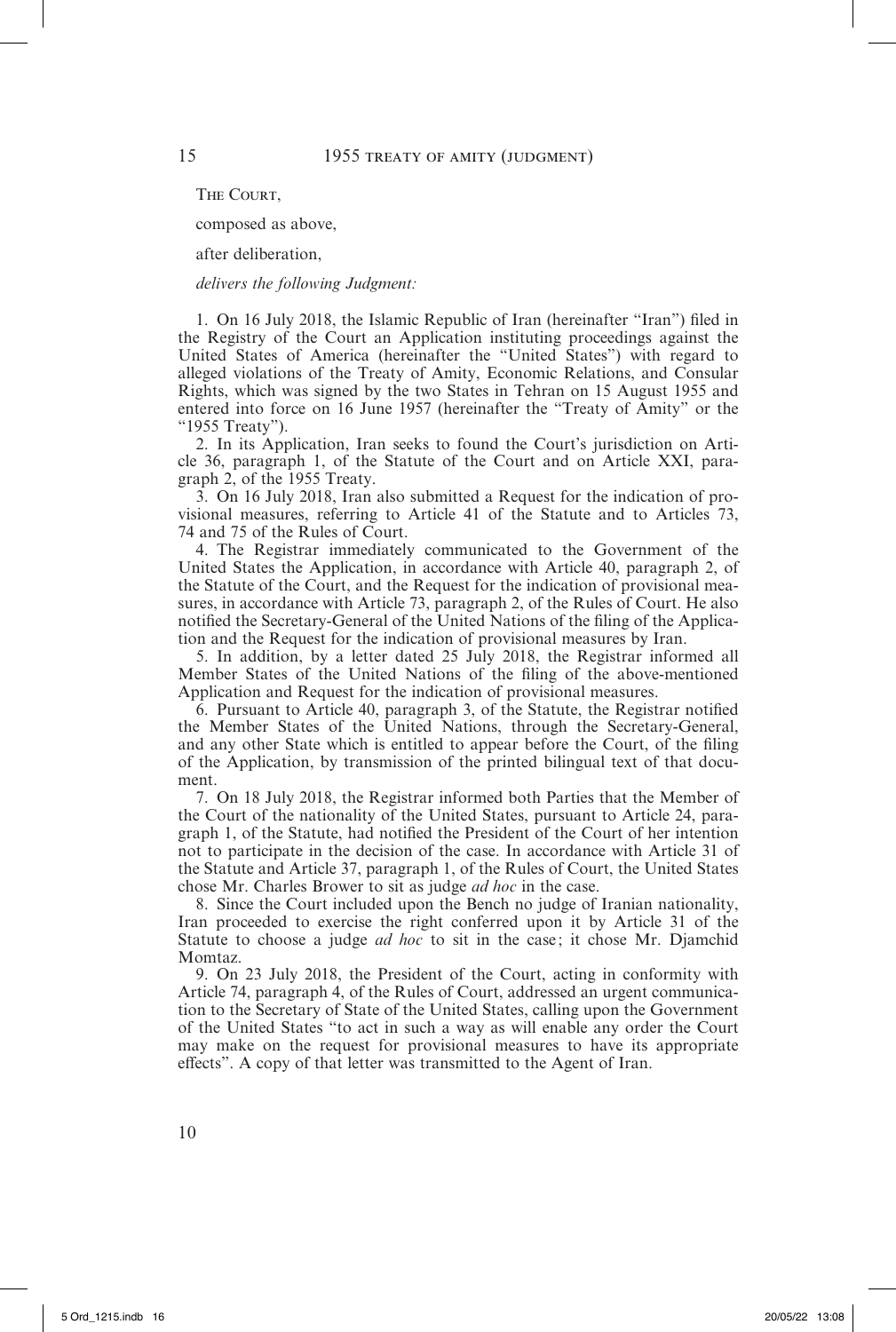10. By an Order of 3 October 2018, the Court, having heard the Parties, indicated the following provisional measures:

- "(1) The United States of America, in accordance with its obligations under the 1955 Treaty of Amity, Economic Relations, and Consular Rights, shall remove, by means of its choosing, any impediments arising from the measures announced on 8 May 2018 to the free exportation to the territory of the Islamic Republic of Iran of
	- (i) medicines and medical devices;
	- (ii) foodstuffs and agricultural commodities; and
	- (iii) spare parts, equipment and associated services (including warranty, maintenance, repair services and inspections) necessary for the safety of civil aviation;
- (2) The United States of America shall ensure that licences and necessary authorizations are granted and that payments and other transfers of funds are not subject to any restriction in so far as they relate to the goods and services referred to in point (1);
- (3) Both Parties shall refrain from any action which might aggravate or extend the dispute before the Court or make it more difficult to resolve." (*I.C.J. Reports 2018 (II)*, p. 652, para. 102.)

11. By an Order dated 10 October 2018, the Court fixed 10 April 2019 and 10 October 2019, as the respective time-limits for the filing of a Memorial by Iran and a Counter-Memorial by the United States.

12. In a letter dated 19 February 2019, Iran requested the Court to "exercise its authority, under Article 78 of the Rules, to call on the USA to explain, as a matter of urgency, the specific steps that have been and are being taken to implement the Court's Order of 3 October 2018".

13. Following this communication, the Court requested the United States to provide, by 4 June 2019, information on its implementation of the provisional measures indicated by the Court in its Order of 3 October 2018 and Iran to furnish, by the same date, any information it might have in that regard. This information was submitted by both Parties within the time-limit fixed for that purpose. By letters dated 19 June 2019, the Parties were informed that the Court had taken due note of the responses provided by them, and that it considered that any issues relating to the implementation of the provisional measures may be addressed at a later stage, if the case proceeded to the merits.

14. By a letter dated 1 April 2019, the Co-Agent of Iran requested the Court to extend the time-limit for the filing of the Memorial by one and a half months, and indicated the reasons for that request. On receipt of that letter, the Deputy-Registrar, referring to Article 44, paragraph 3, of the Rules of Court, transmitted a copy thereof to the Agent of the United States. By a letter dated 5 April 2019, the Agent of the United States indicated that her Government had no objection to the extension of the time-limit requested by Iran.

15. By an Order dated 8 April 2019, the President of the Court extended to 24 May 2019 and 10 January 2020, the respective time-limits for the filing of the Memorial by Iran and a Counter-Memorial by the United States. The Memorial of Iran was filed within the time-limit thus extended.

16. On 23 August 2019, within the time-limit prescribed by Article 79, paragraph 1, of the Rules of Court of 14 April 1978 as amended on 1 February 2001,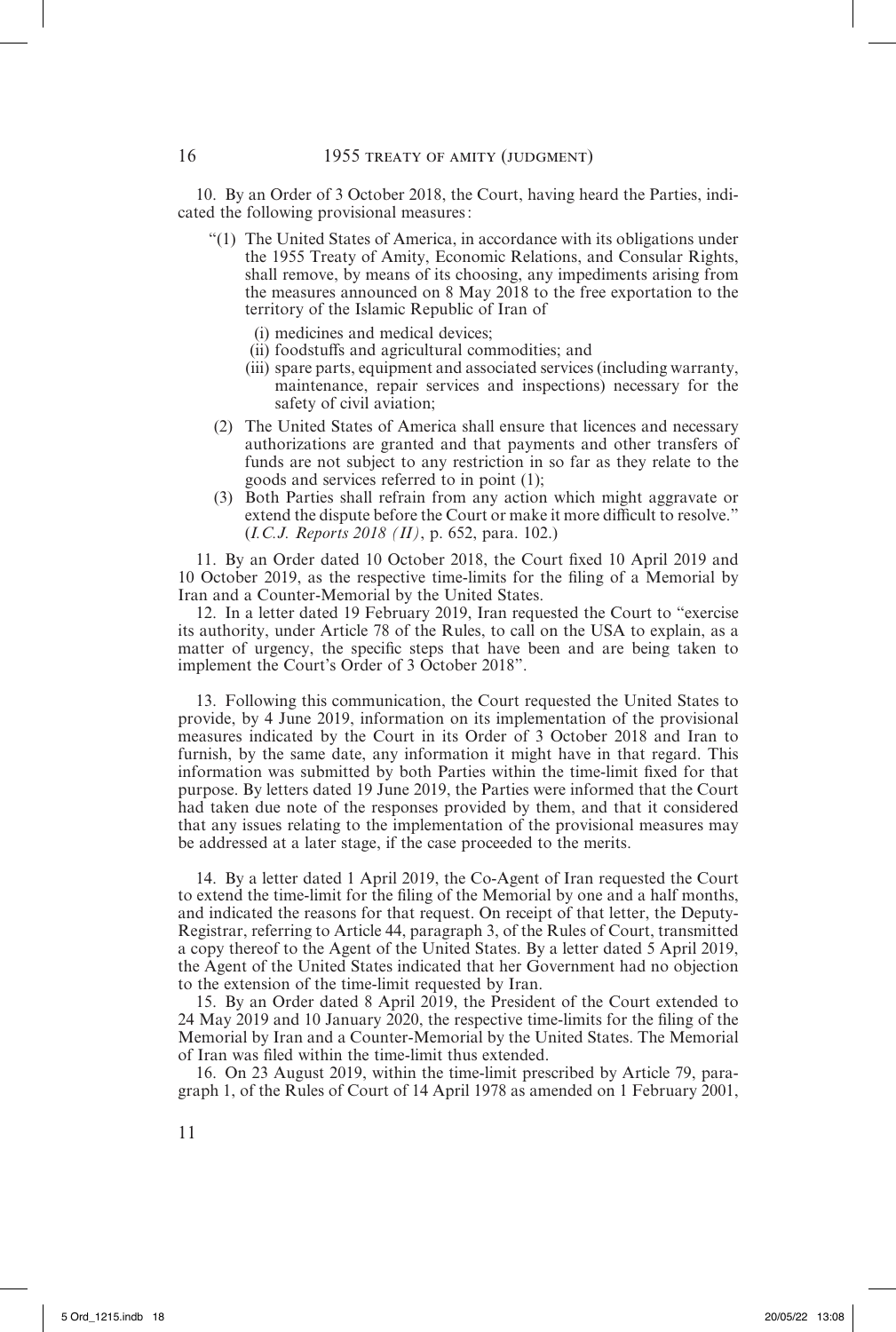the United States raised certain preliminary objections (see paragraph 38 below). Consequently, by an Order of 26 August 2019, the President of the Court, noting that, by virtue of Article 79, paragraph 5, of the Rules, the proceedings on the merits were suspended, fixed 23 December 2019 as the time-limit within which Iran could present a written statement of its observations and submissions on the preliminary objections raised by the United States. Iran filed its written statement within the time-limit so prescribed and the case became ready for hearing with respect to the preliminary objections.

17. Pursuant to Article 53, paragraph 2, of the Rules of Court, the Court, after ascertaining the views of the Parties, decided that copies of the written pleadings and documents annexed thereto would be made accessible to the public on the opening of the oral proceedings.

18. Public hearings on the preliminary objections raised by the United States were held by video link from 14 to 21 September 2020, at which the Court heard the oral arguments and replies of:

| For the United States: Mr. Marik A. String, |                                    |
|---------------------------------------------|------------------------------------|
|                                             | Sir Daniel Bethlehem.              |
|                                             | Ms Lisa J. Grosh,                  |
|                                             | Ms Kimberly A. Gahan,              |
|                                             | Ms Laurence Boisson de Chazournes. |
| For Iran:                                   | Mr. Hamidreza Oloumiyazdi,         |
|                                             | Mr. Vaughan Lowe,                  |
|                                             | Mr. Samuel Wordsworth,             |
|                                             | Mr. Jean-Marc Thouvenin,           |
|                                             | Mr. Alain Pellet.                  |
|                                             |                                    |

19. In the Application, the following claims were made by Iran:

\*

"Iran respectfully requests the Court to adjudge, order and declare that:

- *(a)* The USA, through the 8 May and announced further sanctions referred to in the present Application, with respect to Iran, Iranian nationals and companies, has breached its obligations to Iran under Articles IV (1), VII (1), VIII (1), VIII (2), IX (2) and X (1) of the Treaty of Amity;
- *(b)* The USA shall, by means of its own choosing, terminate the 8 May sanctions without delay;
- *(c)* The USA shall immediately terminate its threats with respect to the announced further sanctions referred to in the present Application;
- *(d)* The USA shall ensure that no steps shall be taken to circumvent the decision to be given by the Court in the present case and will give a guarantee of non-repetition of its violations of the Treaty of Amity;
- *(e)* The USA shall fully compensate Iran for the violation of its international legal obligations in an amount to be determined by the Court at a subsequent stage of the proceedings. Iran reserves the right to submit and present to the Court in due course a precise evaluation of the compensation owed by the USA."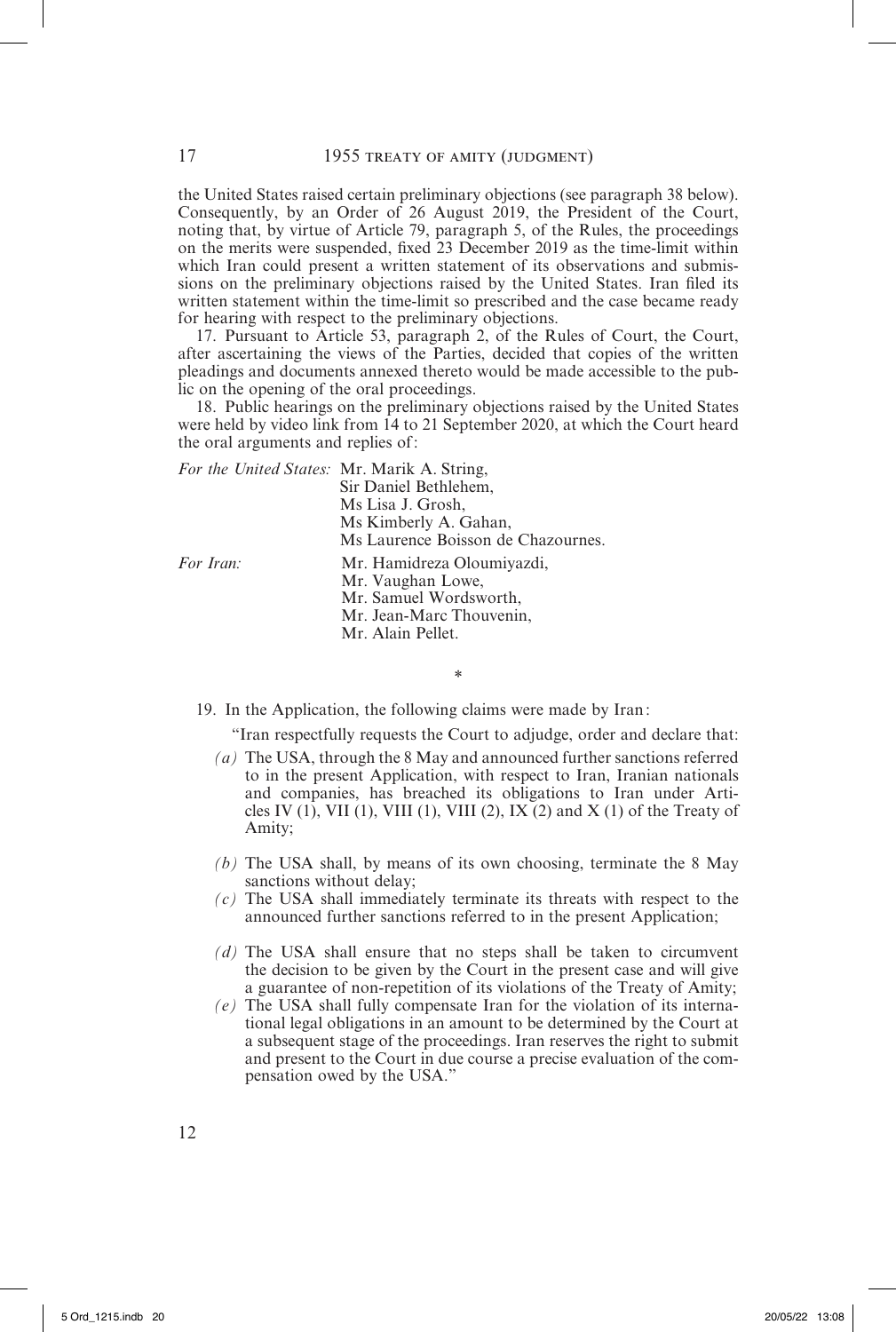20. In the written proceedings on the merits, the following submissions were presented on behalf of the Government of Iran in its Memorial:

"Iran respectfully requests the Court to adjudge, order and declare that:

- *(a)* The United States, through the measures that were implemented pursuant to or in connection with the U.S. Presidential Memorandum of 8 May 2018 and announced further measures, with respect to Iran, Iranian nationals and companies, has breached its obligations to Iran under Articles IV (1), IV (2), V (1), VII (1), VIII (1), VIII (2), IX (2), IX (3) and  $X(1)$  of the Treaty of Amity;
- *(b)* The United States shall, by means of its own choosing, terminate the measures that were implemented pursuant to or in connection with the U.S. Presidential Memorandum of 8 May 2018 and announced further measures without delay;
- *(c)* The United States shall immediately terminate its threats with respect to announced further sanctions;
- *(d)* The United States shall ensure that no steps shall be taken to circumvent the decision to be given by the Court in the present case and will give a guarantee of non-repetition of its violations of the Treaty of Amity;
- *(e)* The United States shall fully compensate Iran for the violation of its international legal obligations in an amount to be determined by the Court at a subsequent stage of the proceedings. Iran reserves the right to submit and present to the Court in due course a precise evaluation of the compensation owed by the United States."

21. In the preliminary objections, the following submissions were presented on behalf of the Government of the United States:

"[T]he United States requests that the Court:

- *(a)* Dismiss Iran's claims in their entirety as outside the Court's jurisdiction.
- *(b)* Dismiss Iran's claims in their entirety as inadmissible.
- *(c)* Dismiss Iran's claims in their entirety as precluded by Article XX, paragraph 1 *(b)* of the Treaty of Amity.
- *(d)* Dismiss Iran's claims in their entirety as precluded by Article XX, paragraph 1 *(d)* of the Treaty of Amity.
- *(e)* Dismiss as outside the Court's jurisdiction all claims, brought under any provision of the Treaty of Amity, that are predicated on third country measures."

22. In the written statement of its observations and submissions on the preliminary objections, the following submissions were presented on behalf of the Government of Iran:

"Iran respectfully requests that the Court:

- *(a)* reject and dismiss the Preliminary Objections of the United States of America; and
- *(b)* adjudge and declare: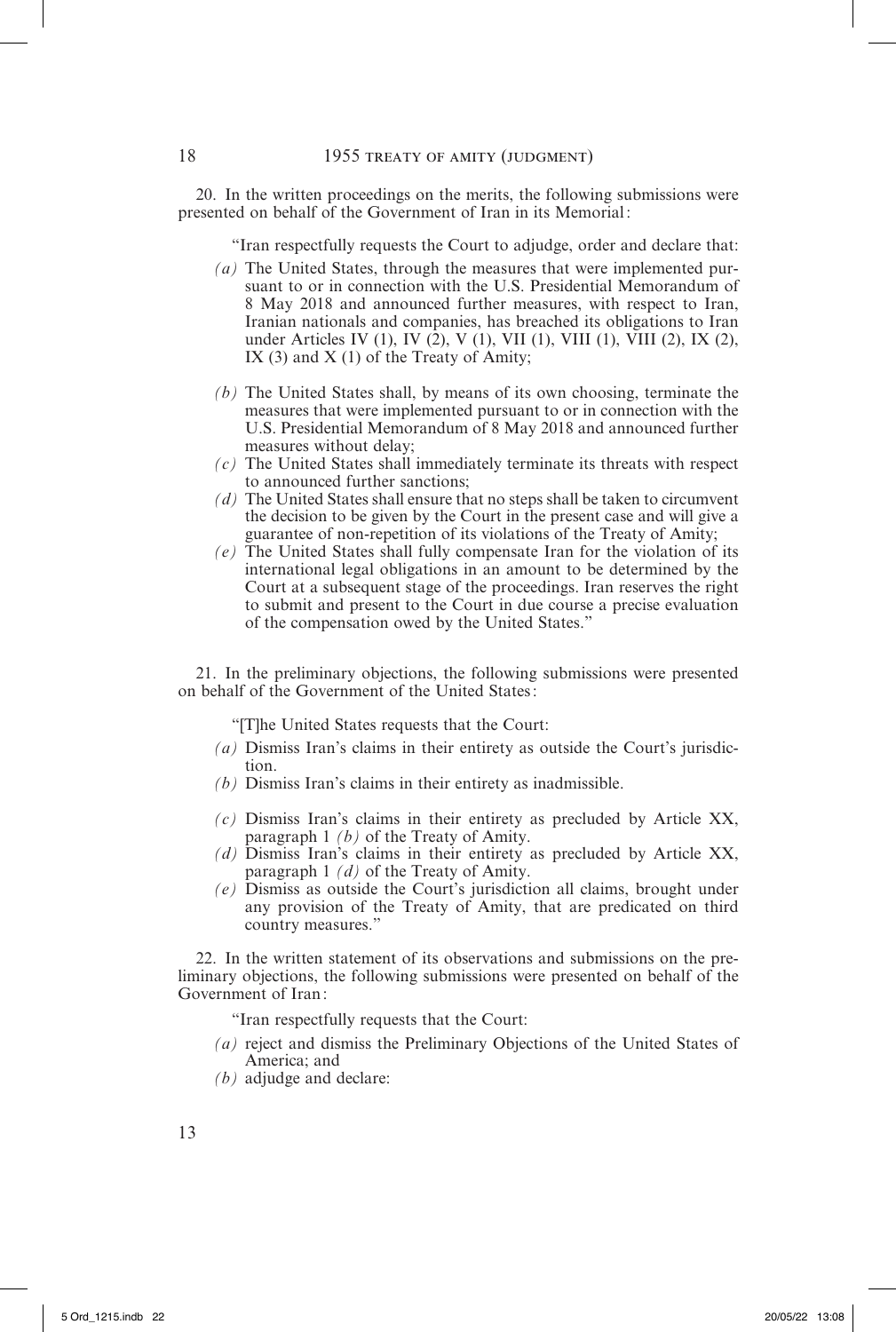- (i) that the Court has jurisdiction over the entirety of the claims presented by Iran; and
- (ii) that Iran's claims are admissible."

23. At the oral proceedings on the preliminary objections, the following submissions were presented by the Parties:

#### *On behalf of the Government of the United States,*

at the hearing of 18 September 2020:

"For the reasons explained during these hearings and any other reasons the Court might deem appropriate, the United States of America requests that the Court uphold the U.S. preliminary objections set forth in its written submission and at this hearing and decline to entertain the case. Specifically, the United States of America requests that the Court:

- *(a)* Dismiss Iran's claims in their entirety as outside the Court's jurisdiction.
- *(b)* Dismiss Iran's claims in their entirety as inadmissible.
- *(c)* Dismiss Iran's claims in their entirety as precluded by Article XX, paragraph 1 *(b)* of the Treaty of Amity.
- *(d)* Dismiss Iran's claims in their entirety as precluded by Article XX, paragraph 1 *(d)* of the Treaty of Amity.
- *(e)* Dismiss as outside the Court's jurisdiction all claims, brought under any provision of the Treaty of Amity, that are predicated on third country measures."

*On behalf of the Government of Iran,*

at the hearing of 21 September 2020:

"The Islamic Republic of Iran respectfully requests that the Court:

- *(a)* reject and dismiss the Preliminary Objections of the United States of America; and
- *(b)* adjudge and declare:
	- (i) that the Court has jurisdiction over the entirety of the claims presented by Iran; and
	- (ii) that Iran's claims are admissible."

\* \* \*

#### I. FACTUAL BACKGROUND

24. In the present proceedings, Iran alleges violations by the United States of the Treaty of Amity, which was signed by the Parties on 15 August 1955 and entered into force on 16 June 1957 (see paragraph 1 above). It is not disputed by the Parties that on the date of the filing of the Application, namely, on 16 July 2018, the Treaty of Amity was in force. In accordance with Article XXIII, paragraph 3, of the Treaty of Amity, "[e]ither High Contracting Party may, by giving one year's written notice to the other High Contracting Party, terminate the present Treaty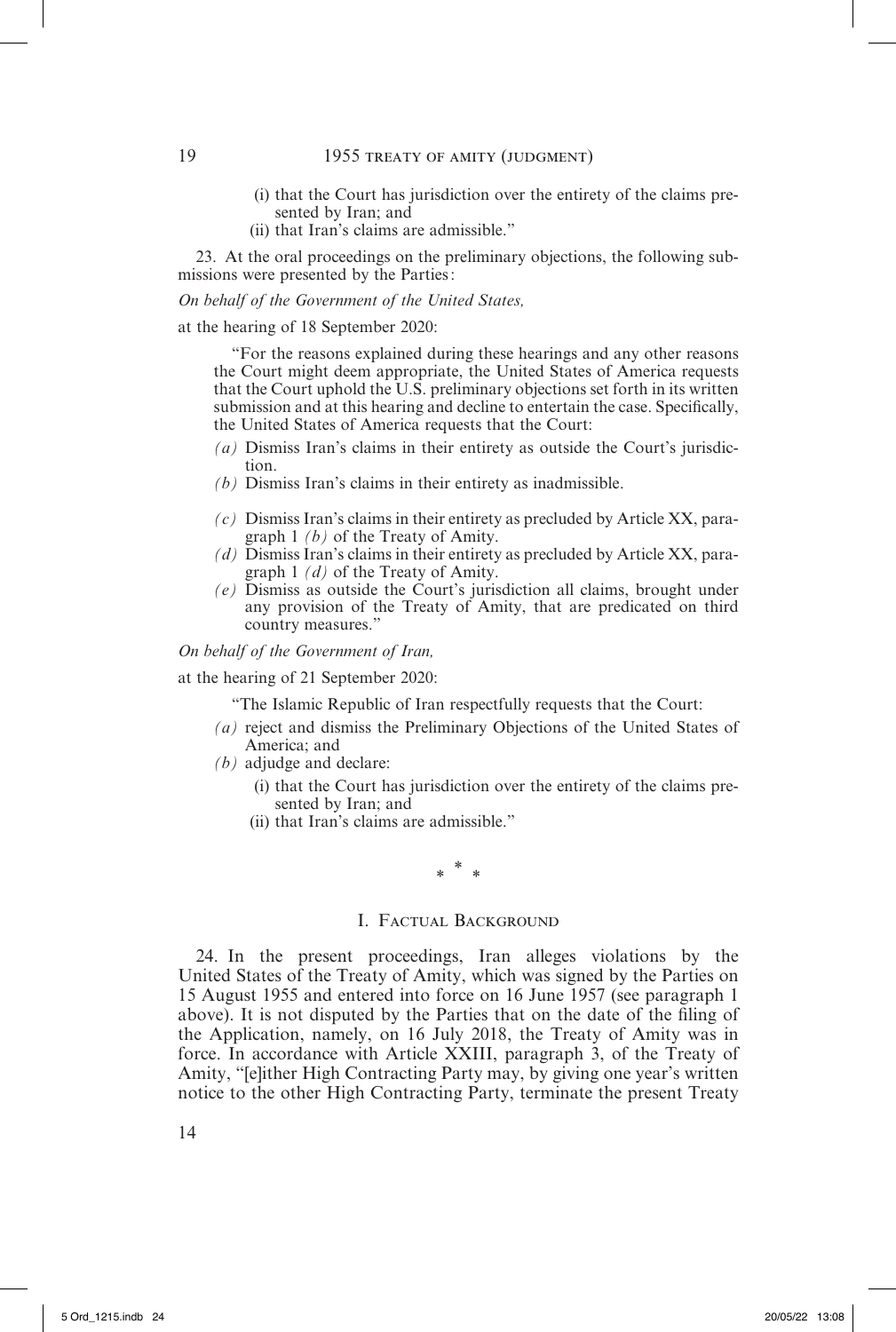at the end of the initial ten-year period or at any time thereafter". By a diplomatic Note dated 3 October 2018 addressed by the United States Department of State to the Ministry of Foreign Affairs of Iran, the United States, in accordance with Article XXIII, paragraph 3, of the Treaty of Amity, gave "notice of the termination of the Treaty".

25. As regards the events forming the factual background of the case, the Court recalls that Iran is a party to the Treaty on the Non-Proliferation of Nuclear Weapons of 1 July 1968. According to Article III of this Treaty, each non-nuclear-weapon State party undertakes to accept safeguards, as set forth in an agreement to be negotiated and concluded with the International Atomic Energy Agency (hereinafter the "IAEA" or "Agency"), for the exclusive purpose of verification of the fulfilment of its obligations assumed under the Treaty "with a view to preventing diversion of nuclear energy from peaceful uses to nuclear weapons or other nuclear explosive devices". The Agreement between Iran and the Agency for the Application of Safeguards in Connection with the Treaty on the Non-Proliferation of Nuclear Weapons has been in force since 15 May 1974. In a report dated 6 June 2003, the IAEA Director General stated that Iran had "failed to meet its obligations under its Safeguards Agreement with respect to the reporting of nuclear material, the subsequent processing and use of that material and the declaration of facilities where the material was stored and processed". In its resolution GOV/2006/14 of 4 February 2006, the Agency's Board of Governors recalled

"Iran's many failures and breaches of its obligations to comply with its NPT Safeguards Agreement and the absence of confidence that Iran's nuclear programme is exclusively for peaceful purposes resulting from the history of concealment of Iran's nuclear activities, the nature of those activities and other issues arising from the Agency's verification of declarations made by Iran since September 2002"

and requested the Director General to report the matter to the Security Council of the United Nations.

26. On 29 March 2006, the President of the Security Council made a statement on behalf of the Council in which he referred to the Security Council's serious concern regarding "Iran's decision to resume enrichmentrelated activities, including research and development". He further noted that the Security Council underlined "the particular importance of re-establishing full and sustained suspension" of these activities, "to be verified by the IAEA".

27. On 31 July 2006, the Security Council, acting under Article 40 of Chapter VII of the Charter of the United Nations, adopted resolution 1696 (2006), in which it noted, with serious concern, Iran's decision "to resume enrichment-related activities" and demanded "in this context, that Iran shall suspend all enrichment-related and reprocessing activities, including research and development, to be verified by the IAEA". The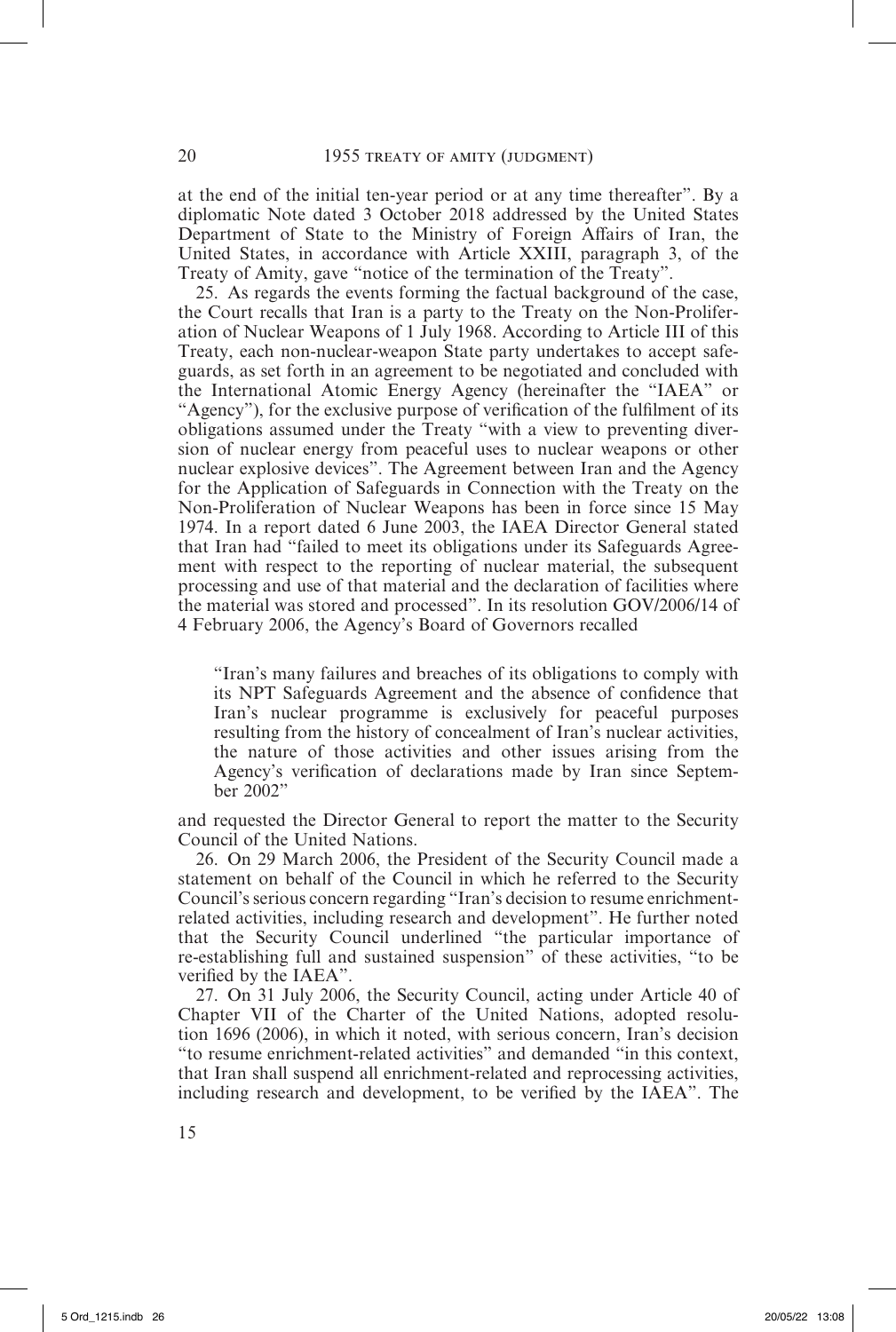Security Council further expressed its intention, in the event of noncompliance by Iran, to adopt appropriate measures under Article 41 of Chapter VII of the Charter of the United Nations, "to persuade Iran to comply with [the] resolution and the requirements of the IAEA".

28. On 23 December 2006, the Security Council, acting under Article 41 of Chapter VII of the Charter of the United Nations, adopted resolution 1737 (2006), in which it noted, with serious concern, *inter alia*, that Iran had not established "full and sustained suspension of all enrichment-related and reprocessing activities as set out in resolution 1696 (2006)". The Security Council expressed its determination "to give effect to its decisions by adopting appropriate measures to persuade Iran to comply with resolution 1696 (2006) and with the requirements of the IAEA, and also to constrain Iran's development of sensitive technologies in support of its nuclear and missile programmes". Thus, in resolution 1737 (2006), the Security Council decided that Iran must suspend "all enrichment-related and reprocessing activities, including research and development, to be verified by the IAEA", as well as "work on all heavy water-related projects, including the construction of a research reactor moderated by heavy water, also to be verified by the IAEA". It further decided that all States must take the necessary measures to prevent the supply, sale or transfer of all items, materials, equipment, goods and technology which could contribute to Iran's nuclear-related activities. Subsequently, the Security Council adopted further resolutions on the Iranian nuclear issue, namely, resolutions 1747 (2007), 1803 (2008), 1835 (2008), 1929 (2010) and 2224 (2015).

29. On 26 July 2010, the Council of the European Union adopted Decision 2010/413/CFSP and, on 23 March 2012, Regulation No. 267/2012 concerning nuclear-related "restrictive measures against Iran", banning arms exports, restricting financial transactions, imposing the freezing of assets and restricting travel for certain individuals.

30. The United States, by Executive Orders 13574 of 23 May 2011, 13590 of 21 November 2011, 13622 of 30 July 2012, 13628 of 9 October 2012 (Sections 5 to 7, and 15) and 13645 of 3 June 2013, imposed a number of nuclear-related "additional sanctions" with regard to various sectors of Iran's economy.

31. On 14 July 2015, China, France, Germany, the Russian Federation, the United Kingdom and the United States, with the High Representative of the European Union for Foreign Affairs and Security Policy, and Iran concluded the Joint Comprehensive Plan of Action (hereinafter the "JCPOA") concerning the nuclear programme of Iran. The declared purpose of that instrument was to ensure the exclusively peaceful nature of Iran's nuclear programme and to produce "the comprehensive lifting of all UN Security Council sanctions as well as multilateral and national sanctions related to Iran's nuclear programme".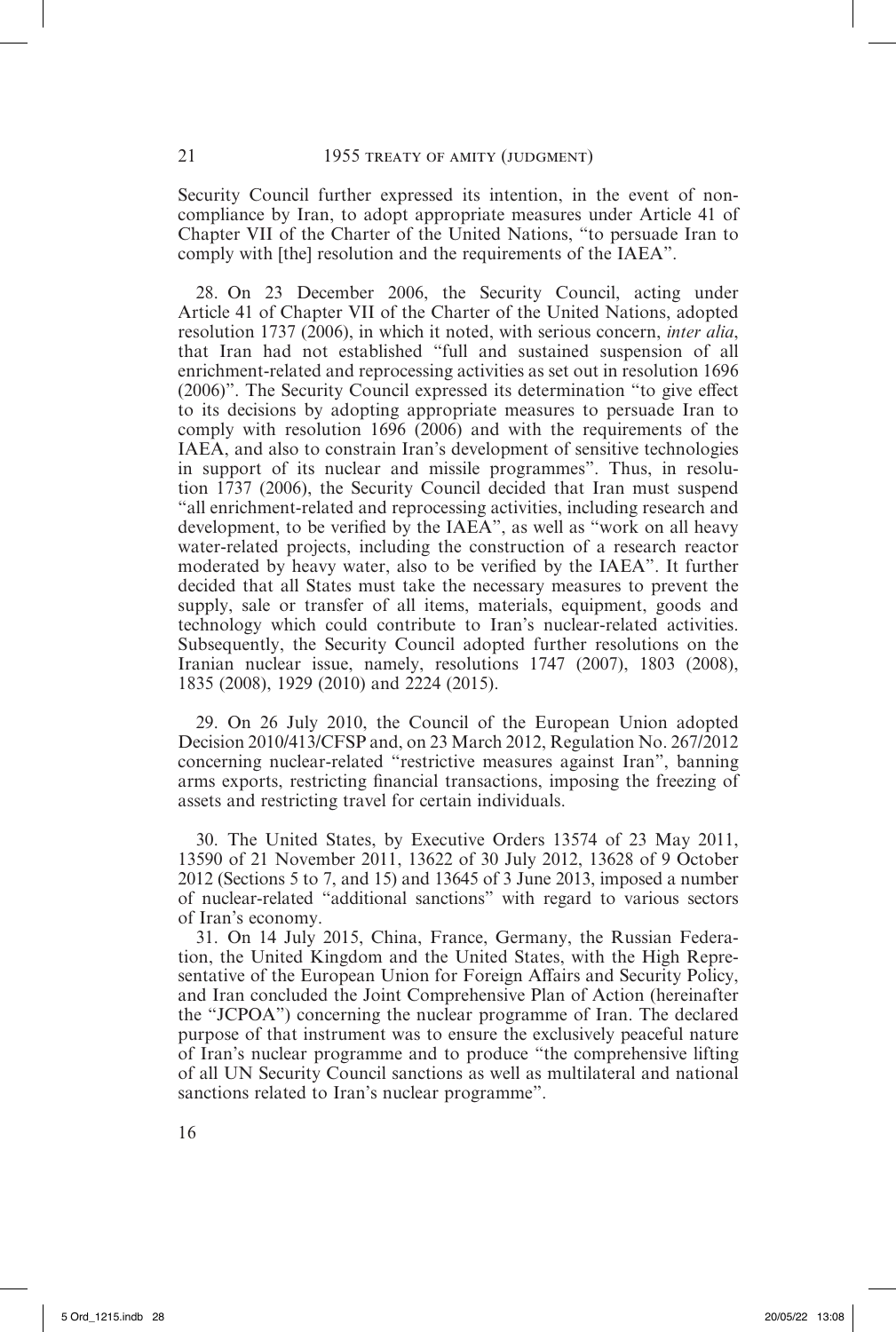32. On 20 July 2015, the Security Council adopted resolution 2231 (2015), whereby it endorsed the JCPOA and urged its "full implementation on the timetable established [therein]". In the same resolution, the Security Council provided, in particular, for the termination under certain conditions of provisions of previous Security Council resolutions on the Iranian nuclear issue and set out measures of implementation of the JCPOA. Annex A to Security Council resolution 2231 (2015) reproduced the text of the JCPOA.

33. The JCPOA describes, in particular, the steps to be taken by Iran within a set time frame, regarding agreed limitations on all uranium enrichment and uranium enrichment-related activities and addresses the co-operation of Iran with the IAEA. It provides for the termination of all sanctions adopted by the Security Council and the European Union, respectively, as well as the cessation of the implementation of certain United States sanctions (as described in Annex II to the JCPOA) concerning, in particular, the financial and banking system, investments, the petrochemical industry, the energy, shipping, shipbuilding and automotive sectors, and trade in commodities. Finally, the JCPOA contains an "Implementation Plan" as well as provisions regarding the resolution of disputes. These provisions establish a procedure to be used, should one of the participants complain that another participant is not meeting its commitments under the JCPOA.

34. On 16 January 2016, the President of the United States issued Executive Order 13716 revoking or amending a certain number of earlier Executive Orders on "nuclear-related sanctions" imposed on Iran or Iranian nationals.

35. On 8 May 2018, the President of the United States issued a National Security Presidential Memorandum announcing the end of the participation of the United States in the JCPOA and directing the reimposition of "sanctions lifted or waived in connection with the JCPOA". In the Memorandum, the President of the United States indicated that Iranian or Iran-backed forces were engaging in military activities in the surrounding region and that Iran remained a State sponsor of terrorism. He further stated that Iran had publicly declared that it would deny the IAEA access to military sites and that, in 2016, Iran had twice violated the JCPOA's heavy-water stockpile limits. The Presidential Memorandum determined that it was in the national interest of the United States to reimpose sanctions "as expeditiously as possible", and "in no case later than 180 days" from the date of the Memorandum.

36. Simultaneously, the United States Department of the Treasury's Office of Foreign Assets Control announced that "sanctions" would be reimposed in two steps. Upon expiry of a period of 90 days, the United States would reimpose a certain number of measures concerning, in particular, financial transactions, trade in metals, the importation of Iranian-origin carpets and foodstuffs, and the export to Iran of commer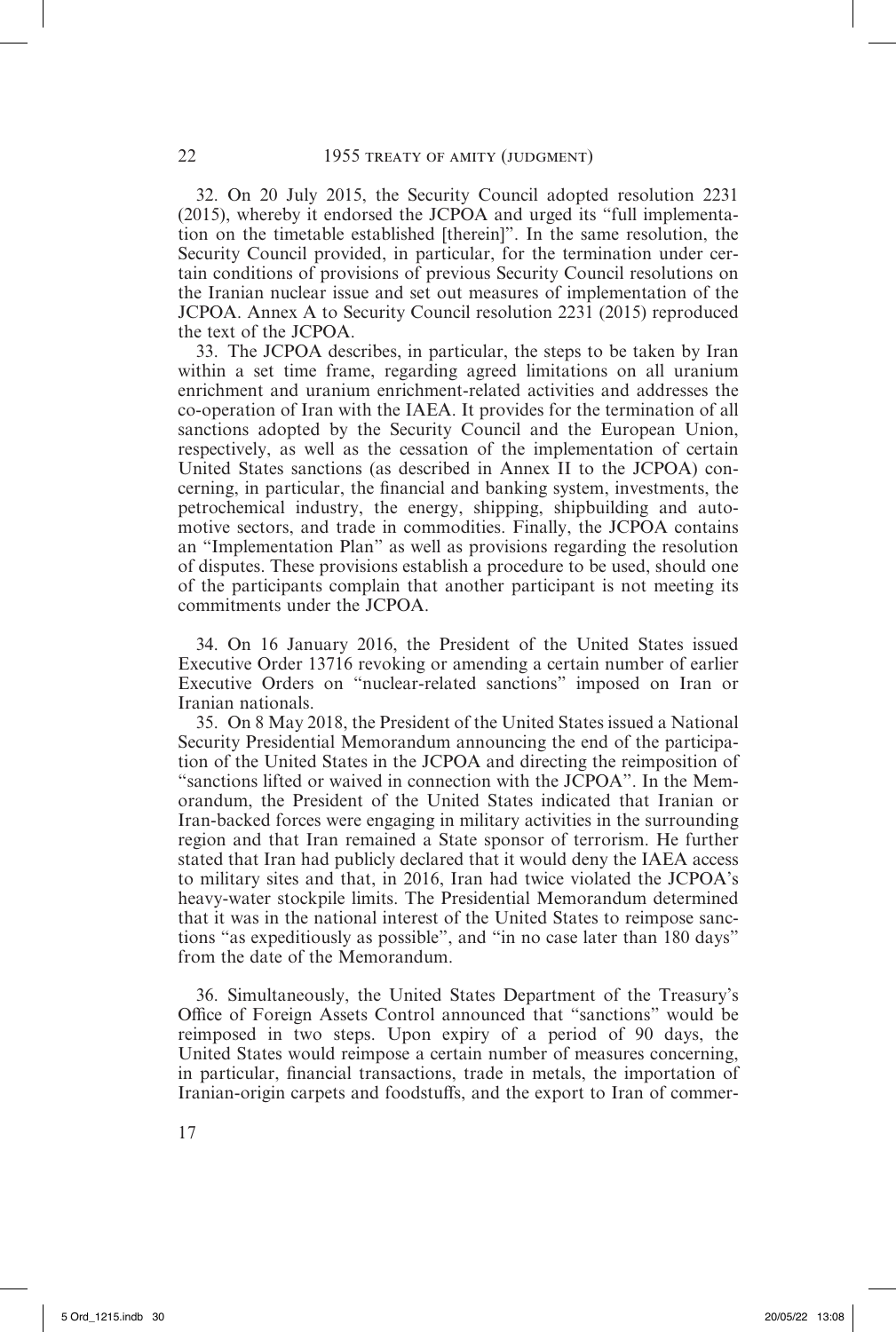cial passenger aircraft and related parts. Upon expiry of a period of 180 days, the United States would reimpose additional measures.

37. On 6 August 2018, the President of the United States issued Executive Order 13846 reimposing "certain sanctions" on Iran, its nationals and companies. Earlier Executive Orders implementing the commitments of the United States under the JCPOA were revoked.

\*

38. The United States has raised five preliminary objections. The first two relate to the jurisdiction of the Court *ratione materiae* to entertain the case on the basis of Article XXI, paragraph 2, of the Treaty of Amity. The third contests the admissibility of Iran's Application by reason of an alleged abuse of process and on grounds of judicial propriety. The last two are based on subparagraphs  $(b)$  and  $(d)$  of Article XX, paragraph 1, of the Treaty of Amity. Although, according to the Respondent, they relate neither to the jurisdiction of the Court nor to the admissibility of the Application, the Respondent requests a decision upon them before any further proceedings on the merits.

The Court will begin by considering issues related to its jurisdiction.

#### II. Jurisdiction of the Court *Ratione Materiae* under Article XXI of the Treaty of Amity

39. The United States contests the Court's jurisdiction to entertain the Application of Iran. It submits that the dispute before the Court falls outside the scope *ratione materiae* of Article XXI, paragraph 2, of the Treaty of Amity, the basis of jurisdiction invoked by Iran, which provides that:

"Any dispute between the High Contracting Parties as to the interpretation or application of the present Treaty, not satisfactorily adjusted by diplomacy, shall be submitted to the International Court of Justice, unless the High Contracting Parties agree to settlement by some other pacific means."

40. According to the Respondent, the dispute which Iran seeks to bring before the Court falls outside the scope of the above-mentioned compromissory clause for two reasons which, in its view, are alternative in nature.

First, the United States contends that "the true subject matter of this case is a dispute as to the application of the JCPOA, an instrument entirely distinct from the Treaty of Amity, with no relationship thereto".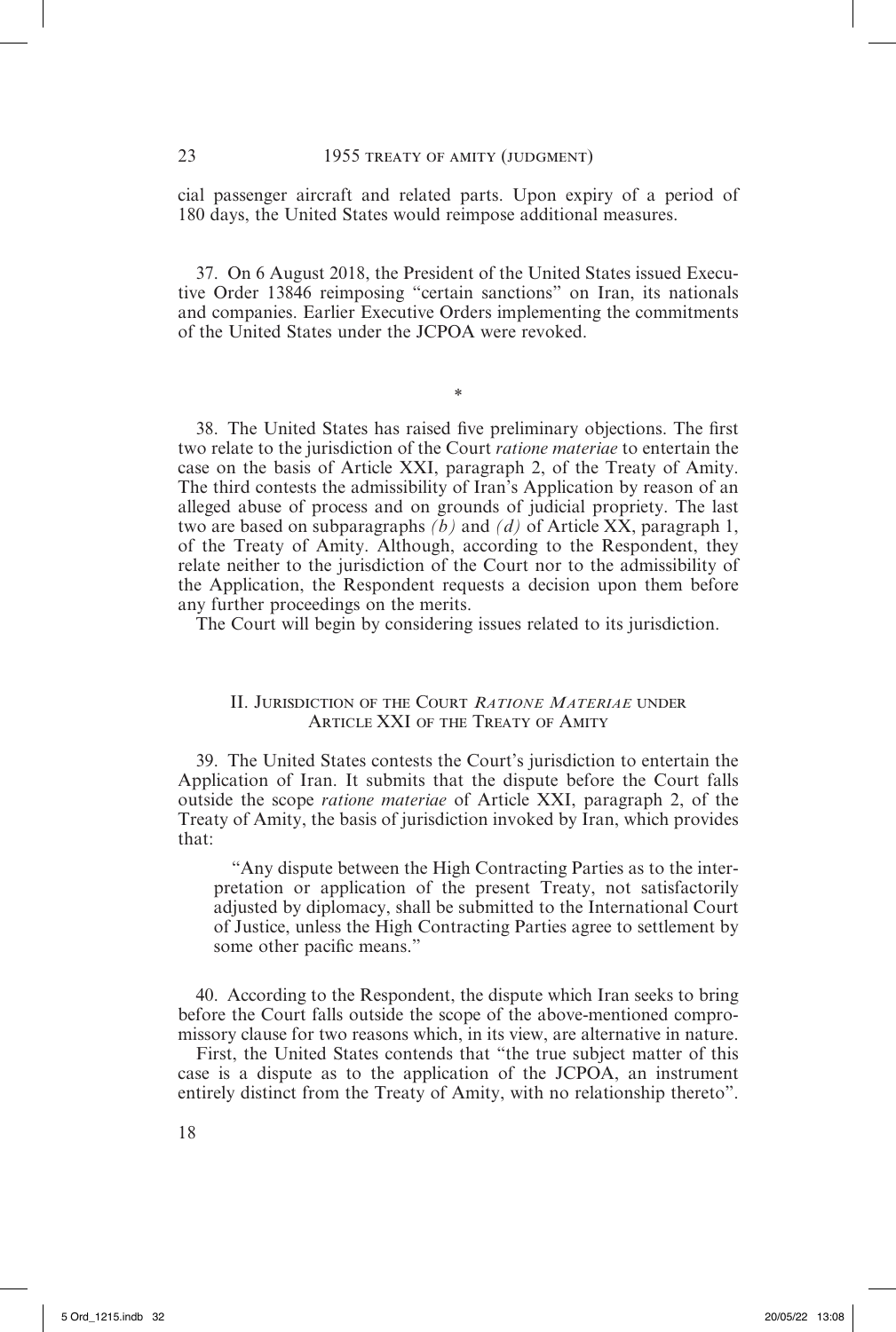Therefore, in the Respondent's view, the subject-matter of the dispute which Iran seeks to have settled by the Court is not "the interpretation or application of the . . . Treaty" within the meaning of the second paragraph of Article XXI, as cited above.

Secondly, the United States argues that the vast majority of the measures challenged by Iran fall outside the scope *ratione materiae* of the Treaty of Amity, because they principally concern trade and transactions between Iran and third countries, or their companies and nationals, and not between Iran and the United States, or their companies and nationals.

41. The Court will begin by examining the first of these two objections, which, if well founded, would cause all of Iran's claims to be excluded from the Court's jurisdiction; then, if necessary, it will consider the second objection, which concerns only the majority, and not the entirety, of the claims at issue.

#### *1. First Preliminary Objection to Jurisdiction: The Subject-Matter of the Dispute*

42. According to the United States, the dispute that Iran seeks to bring before the Court has arisen out of the United States' decision of 8 May 2018 to cease participation in the JCPOA and thereby to reimpose the sanctions that it had lifted under that instrument. The United States maintains that, by its Application, Iran in fact seeks the restoration of the sanctions relief provided by the United States when it was a participant in the JCPOA. The dispute thus exclusively pertains to the United States' decisions relating to the JCPOA; the case is inextricably bound up in the latter and has no real relationship to the Treaty of Amity.

43. The United States contends that the foregoing is evidenced by the text of the diplomatic Note of 11 June 2018, by which Iran claims to have notified the United States of the existence of the dispute now before the Court. The United States observes that, in that Note, Iran complains of the "unlawful decision of the Government of the United States, made on 8 May 2018, 'to re-impose the United States sanctions lifted or waived in connection with the JCPOA'", without even mentioning the Treaty of Amity. According to the United States, a second Note from Iran, dated 19 June 2018, also focuses exclusively on the United States' decision to cease participation in the JCPOA and to reimpose the previously lifted sanctions.

44. The United States notes that Iran brought its claims regarding the alleged wrongfulness, under the Treaty of Amity, of the measures that it is challenging only when these were reinstated as a result of the United States' withdrawal from the JCPOA, even though the measures in question had been in force prior to the adoption of the  $JCPOA$  — in some cases for decades — without Iran invoking the Treaty of Amity to challenge their imposition.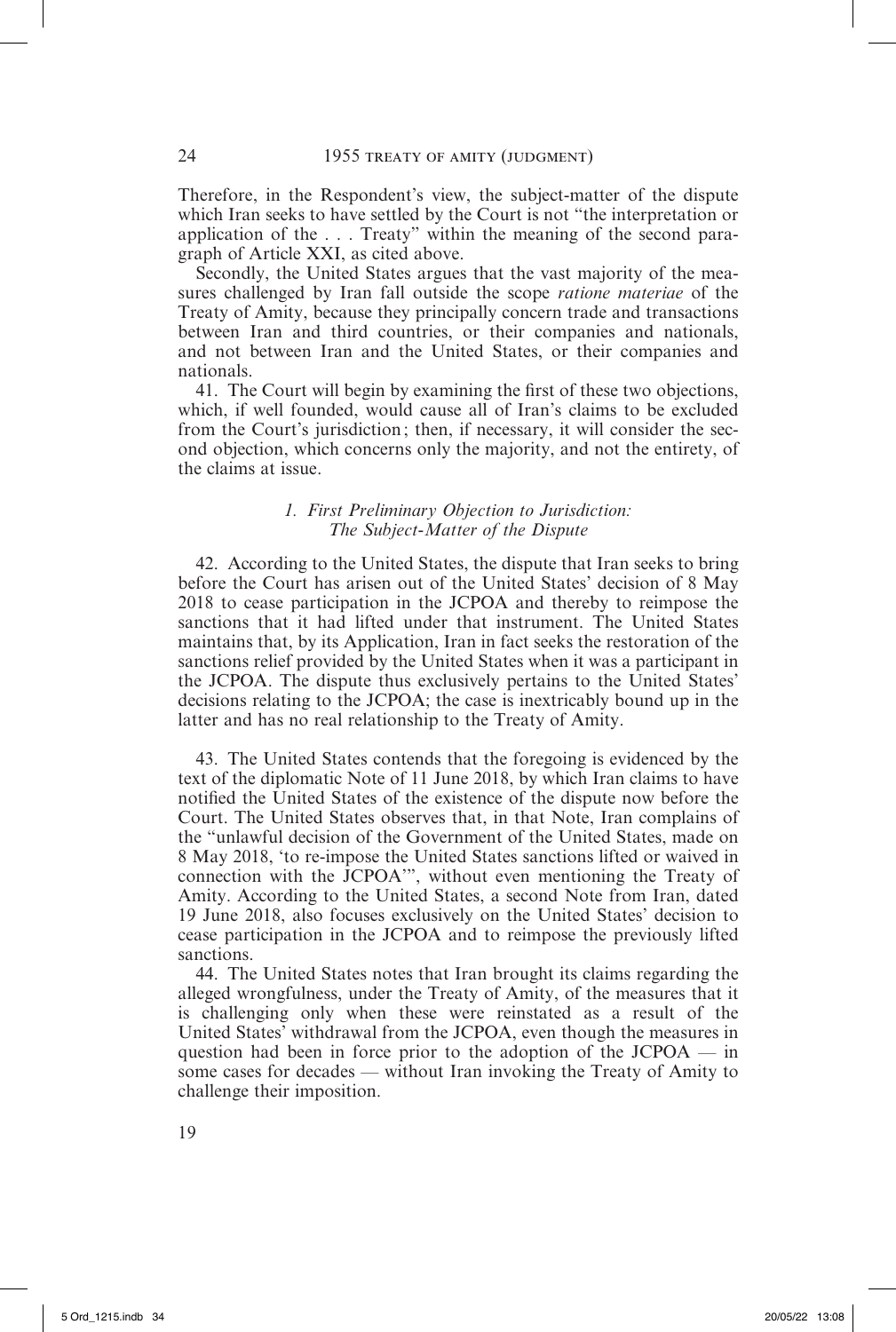45. Equally telling, in the United States' view, is the fact that Iran is challenging before the Court only the reimposition of the sanctions that had been lifted under the JCPOA. The Respondent points out that the JCPOA provided for the suspension or removal only of "multilateral and national sanctions related to Iran's nuclear programme", and that, as a result, the other measures aimed at Iran which had been put in place by the United States before the adoption of the JCPOA continued to apply during the period in which the latter was implemented.

46. All the foregoing demonstrates, in the view of the Respondent, that the true subject-matter of the dispute relates exclusively to the JCPOA. According to the United States, the JCPOA is a multilateral political arrangement which does not create legally binding obligations. Moreover, it does not contain any clause giving the Court jurisdiction to entertain a dispute arising between two or more JCPOA participants.

\*

47. Iran rejects the arguments raised by the United States in support of the first preliminary objection to jurisdiction. It asserts that the subject-matter of the dispute that it has submitted to the Court is indeed the interpretation and application of the Treaty of Amity, and that the dispute thus falls squarely within the scope of the Treaty's compromissory clause.

48. According to Iran, its Application wholly and exclusively concerns violations of the Treaty of Amity. The measures that it challenges constitute violations of the Treaty of Amity, whether or not they are also associated with, or adopted against the background of, the JCPOA. The question is simply whether, as the Applicant maintains, those measures are inconsistent with the Treaty, without there being any need to determine whether or not they also breach the JCPOA.

49. Iran adds that the fact that the JCPOA makes no reference to the settlement of disputes by the Court is irrelevant, given that the subject-matter of the dispute now before the Court is compliance with the Treaty of Amity, not the JCPOA. Although the JCPOA does in fact contain a specific dispute settlement mechanism, nothing suggests that this mechanism might have the effect of removing from the jurisdiction of the Court any dispute relating to measures which, while falling within the scope of a clause conferring jurisdiction on the Court, might also be relevant to the JCPOA.

50. Finally, in response to the United States' argument that Iran did not challenge the imposition of the disputed measures before the JCPOA was adopted or during the negotiation leading up to its adoption, the Applicant replies that it did in fact protest against the United States' measures, which it considers to be contrary to international law. It adds that it is for each State to determine at what point the circumstances warrant pursuing its rights through judicial means rather than continuing only to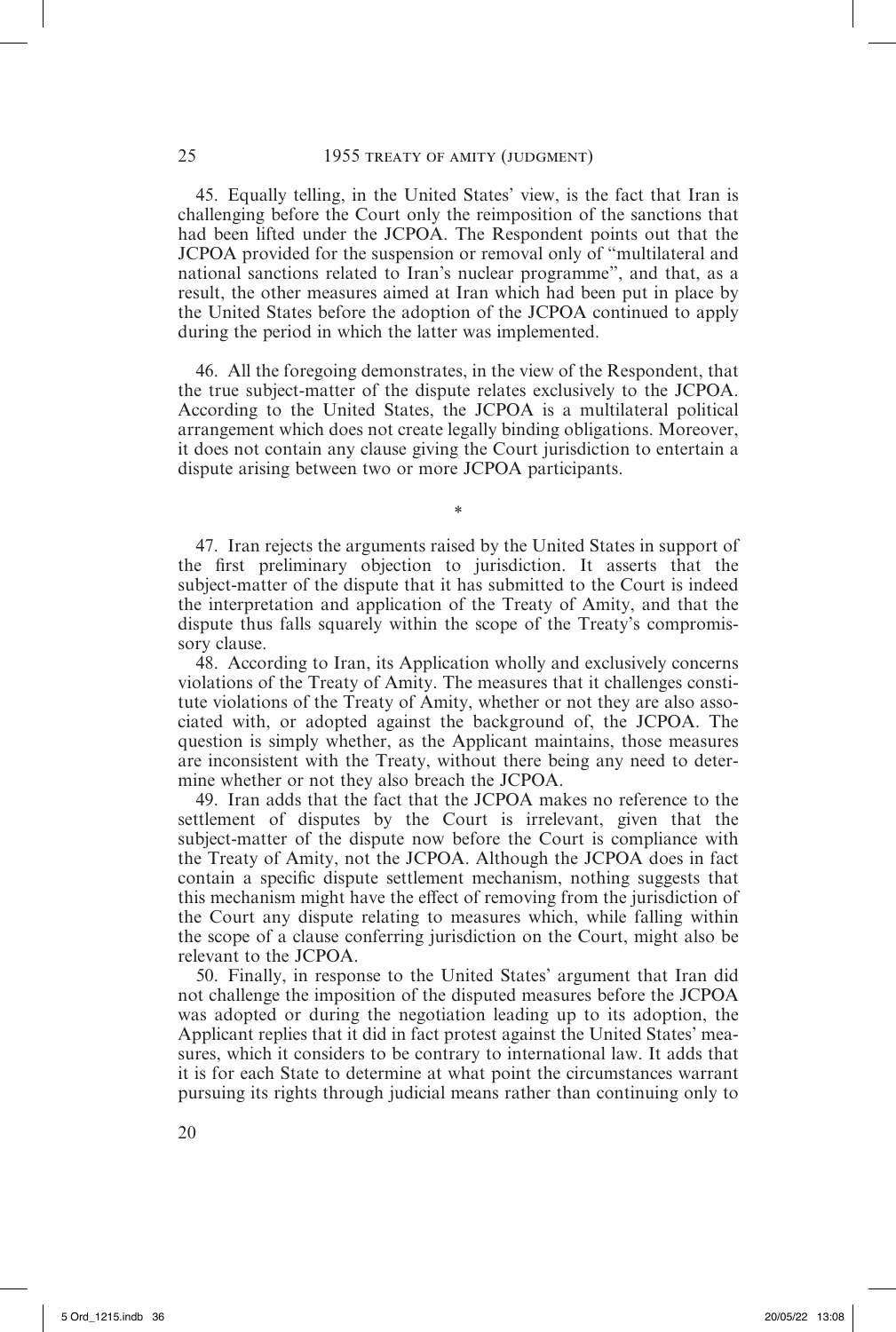seek a diplomatic settlement, which is what the Applicant has done in this instance by deciding to bring the present dispute before the Court.

\* \*

51. The Court notes that the Parties do not contest that there is a dispute between them, but they disagree as to whether this dispute concerns the interpretation and application of the Treaty of Amity, as Iran claims, or exclusively the JCPOA, as the United States contends. In the latter case, the dispute would fall outside the scope *ratione materiae* of the compromissory clause of the Treaty of Amity.

52. As the Court has consistently recalled, while it is true that, in accordance with Article 40, paragraph 1, of the Statute, the applicant must indicate to the Court what it considers to be the "subject of the dispute", it is for the Court to determine, taking account of the parties' submissions, the subject-matter of the dispute of which it is seised (see *Fisheries Jurisdiction (Spain* v. *Canada), Jurisdiction of the Court, Judgment, I.C.J. Reports 1998*, pp. 447-449, paras. 29-32). As it stated in the *Nuclear Tests* cases:

"[I]t is the Court's duty to isolate the real issue in the case and to identify the object of the claim. It has never been contested that the Court is entitled to interpret the submissions of the parties, and in fact is bound to do so; this is one of the attributes of its judicial functions." (*Nuclear Tests (Australia* v. *France), Judgment, I.C.J. Reports 1974*, p. 262, para. 29; *Nuclear Tests (New Zealand* v. *France), Judgment, I.C.J. Reports 1974*, p. 466, para. 30.)

53. The Court's determination of the subject-matter of the dispute is made "on an objective basis" (*Obligation to Negotiate Access to the Pacific Ocean (Bolivia* v. *Chile), Preliminary Objection, Judgment, I.C.J. Reports 2015 (II)*, p. 602, para. 26), "while giving particular attention to the formulation of the dispute chosen by the Applicant" (*Fisheries Jurisdiction (Spain* v. *Canada), Jurisdiction of the Court, Judgment, I.C.J. Reports 1998*, p. 448, para. 30). To identify the subject-matter of the dispute, the Court bases itself on the application, as well as on the written and oral pleadings of the parties. In particular, it takes account of the facts that the applicant identifies as the basis for its claim (*Obligation to Negotiate Access to the Pacific Ocean (Bolivia* v. *Chile), Preliminary Objection, Judgment, I.C.J. Reports 2015 (II)*, pp. 602-603, para. 26).

54. In the present case, according to the submissions presented in its Application and its Memorial, Iran essentially seeks to have the Court declare that the measures reimposed pursuant to the United States' decision expressed in the Presidential Memorandum of 8 May 2018 are in breach of various obligations of the United States under the Treaty of Amity, and consequently to have the situation prior to that decision restored. The United States contests that the impugned measures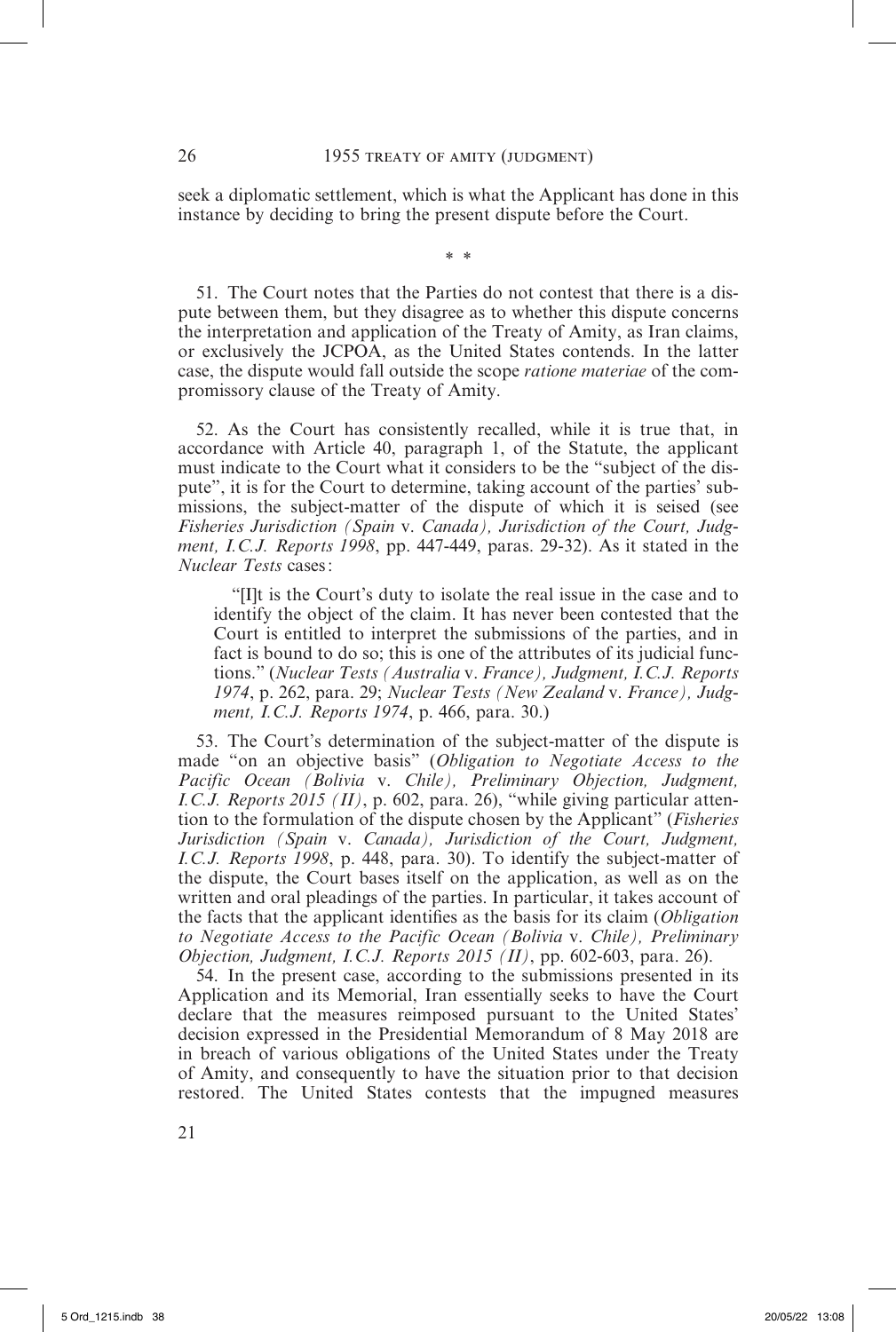constitute violations of the Treaty of Amity. Hence there exists an opposition of views which amounts to a dispute relating to the Treaty of Amity.

55. It is true that this dispute arose in a particular political context, that of the United States' decision to withdraw from the JCPOA. However, as the Court has had occasion to observe :

"[L]egal disputes between sovereign States by their very nature are likely to occur in political contexts, and often form only one element in a wider and longstanding political dispute between the States concerned. Yet never has the view been put forward before that, because a legal dispute submitted to the Court is only one aspect of a political dispute, the Court should decline to resolve for the parties the legal questions at issue between them." (*United States Diplomatic and Consular Staff in Tehran (United States of America* v. *Iran), Judgment, I.C.J. Reports 1980*, p. 20, para. 37.)

56. The fact that the dispute between the Parties has arisen in connection with and in the context of the decision of the United States to withdraw from the JCPOA does not in itself preclude the dispute from relating to the interpretation or application of the Treaty of Amity (cf. *Oil Platforms (Islamic Republic of Iran* v. *United States of America), Preliminary Objection, Judgment, I.C.J. Reports 1996 (II)*, pp. 811-812, para. 21). Certain acts may fall within the ambit of more than one instrument and a dispute relating to those acts may relate to the "interpretation or application" of more than one treaty or other instrument. To the extent that the measures adopted by the United States following its decision to withdraw from the JCPOA might constitute breaches of certain obligations under the Treaty of Amity, those measures relate to the interpretation or application of that Treaty.

57. Even if it were true, as the Respondent contends, that a judgment of the Court upholding Iran's claims under the Treaty of Amity would result in the restoration of the situation which existed when the United States was still participating in the JCPOA, it nonetheless would not follow that the dispute brought before the Court by Iran concerns the JCPOA and not the Treaty of Amity.

58. The Court notes that the United States has made clear that it does not assert that the existence of a connection between the dispute and its decision to withdraw from the JCPOA suffices in itself to preclude the Court from finding that it has jurisdiction over Iran's claims under the Treaty of Amity, or that jurisdiction under the Treaty is precluded solely because the dispute is part of a broader context that includes the JCPOA.

59. The Respondent's argument is that the very subject-matter of Iran's claims in this case relates exclusively to the JCPOA, and not to the Treaty of Amity. The Court does not see how it could support such an analysis without misrepresenting Iran's claims as formulated by the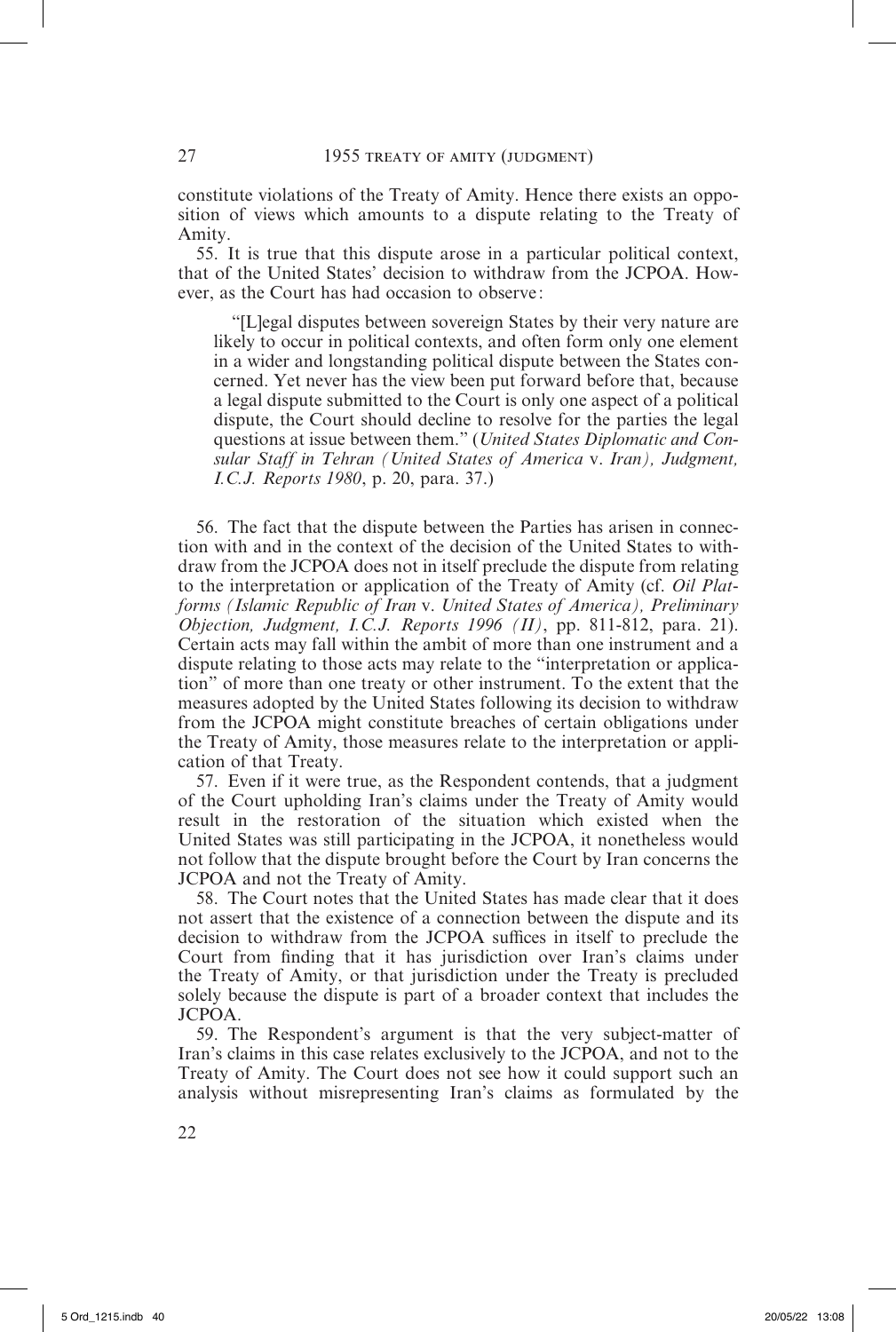Applicant. The Court's "duty to isolate the real issue in the case and to identify the object of the claim" (see paragraph 52 above) does not permit it to modify the object of the submissions, especially when they have been clearly and precisely formulated. In particular, the Court cannot infer the subject-matter of a dispute from the political context in which the proceedings have been instituted, rather than basing itself on what the applicant has requested of it.

60. For the reasons set out above, the Court cannot uphold the first preliminary objection to jurisdiction raised by the United States.

#### *2. Second Preliminary Objection to Jurisdiction: "Third Country Measures"*

61. The United States contends that, even if the actual subject-matter of the dispute were the application of the Treaty of Amity and not of the JCPOA, the Court would lack jurisdiction to entertain the vast majority of Iran's claims, as those claims relate to measures which principally concern trade or transactions between Iran and third countries, or between their nationals and companies. According to the Respondent, the Treaty of Amity is applicable only to trade between the two States parties, or their nationals and companies, and not to trade between one of them and a third country, or their nationals and companies.

62. According to the United States, the vast majority of the measures implemented or reinstated under the Memorandum of 8 May 2018 concern the trade or transactions of Iran (or its companies and nationals) with third countries (or their companies and nationals). Indeed, the measures aimed directly at "U.S. persons" (within the specific meaning in which this category of person is defined by the JCPOA), seeking to prohibit such persons from carrying out certain operations with Iran or Iranian entities, had not been lifted by the JCPOA; they were therefore not reinstated by the Memorandum of 8 May 2018 and its implementing measures. Consequently, according to the United States, since Iran is only challenging before the Court the lawfulness of the "8 May measures" under the Treaty of Amity, it is thus complaining of measures of which the vast majority do not affect the commercial or financial relations between the United States and Iran, but between Iran and third countries, or between their companies and nationals. According to the Respondent, such measures, which it characterizes as "third country measures", fall outside the scope of the Treaty of Amity.

63. More specifically, the United States explains that the disputed measures can be divided into four categories, according to their purpose: (i) the reimposition of certain sanctions provisions under United States statutes that had been waived pursuant to the JCPOA; (ii) the reinstatement, through issuance of Executive Order 13846, of certain sanctions authorities that were previously terminated; (iii) the relisting of certain persons on the Department of the Treasury's Specially Designated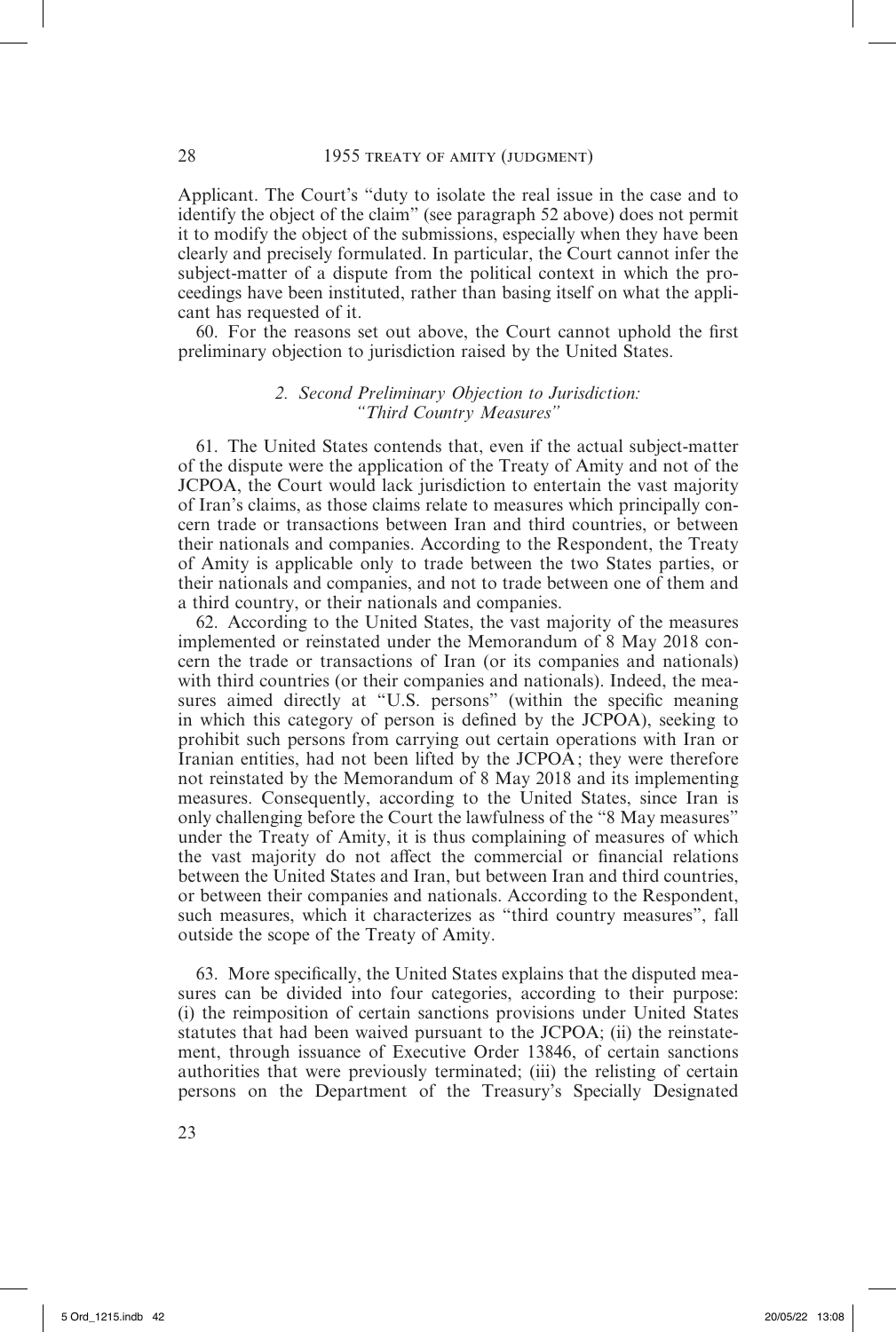Nationals and Blocked Persons List or SDN List (which identifies natural or legal persons from specially designated countries or subject to a block on assets); and (iv) the revocation of certain licensing actions related to carpets, foodstuffs, commercial passenger aircraft and parts, and activities of foreign entities owned or controlled by United States natural or legal persons.

The Respondent contends that the measures in the first three categories are "third country measures" which do not fall within the scope of the Treaty of Amity. It states that its second objection to jurisdiction is not directed at Iran's claims relating to measures in the fourth category.

64. As regards the first three categories of measures, and in particular those involving the reimposition of certain statutory provisions governing sanctions which had been withdrawn under the JCPOA, the United States points out that the latter specified that "[t]he sanctions that the United States will cease to apply . . . pursuant to its commitment under Section 4 are those directed towards non-U.S. persons". The JCPOA also clarified that "U.S. persons and U.S.-owned or -controlled foreign entities will continue to be generally prohibited from conducting transactions of the type permitted pursuant to this JCPOA, unless authorised to do so by the U.S. Department of the Treasury". The United States argues that, as a result, leaving aside the limited fourth category referred to in paragraph 63 above, the only sanctions that were lifted during the period of application of the JCPOA were those aimed at third States or their companies and nationals, and that it was only such "third country measures" that were reinstated after 8 May 2018.

65. According to the Respondent, the same applies to the provisions resulting from Executive Order 13846, which reinstated certain earlier Executive Orders that had been terminated or amended in connection with the implementation of the JCPOA. The sanctions reimposed by Executive Order 13846 are those directed at non-United States persons.

66. Lastly, regarding the return of certain persons and assets to the United States Department of the Treasury's SDN List, the Respondent maintains that the relisting of more than 400 individuals or entities principally affected the nationals and companies of third countries by prohibiting those nationals or companies, on pain of sanctions, from supplying goods and services to Iranian persons included in the list.

67. Having so characterized the measures challenged by Iran in these proceedings, the United States argues that such measures do not fall within the terms of any of the provisions of the Treaty of Amity, which contains no clause that might require the United States either to take or to refrain from taking any measures in respect of trade or transactions between Iran and a third country. In particular, according to the United States, such measures do not fall within the terms of any of the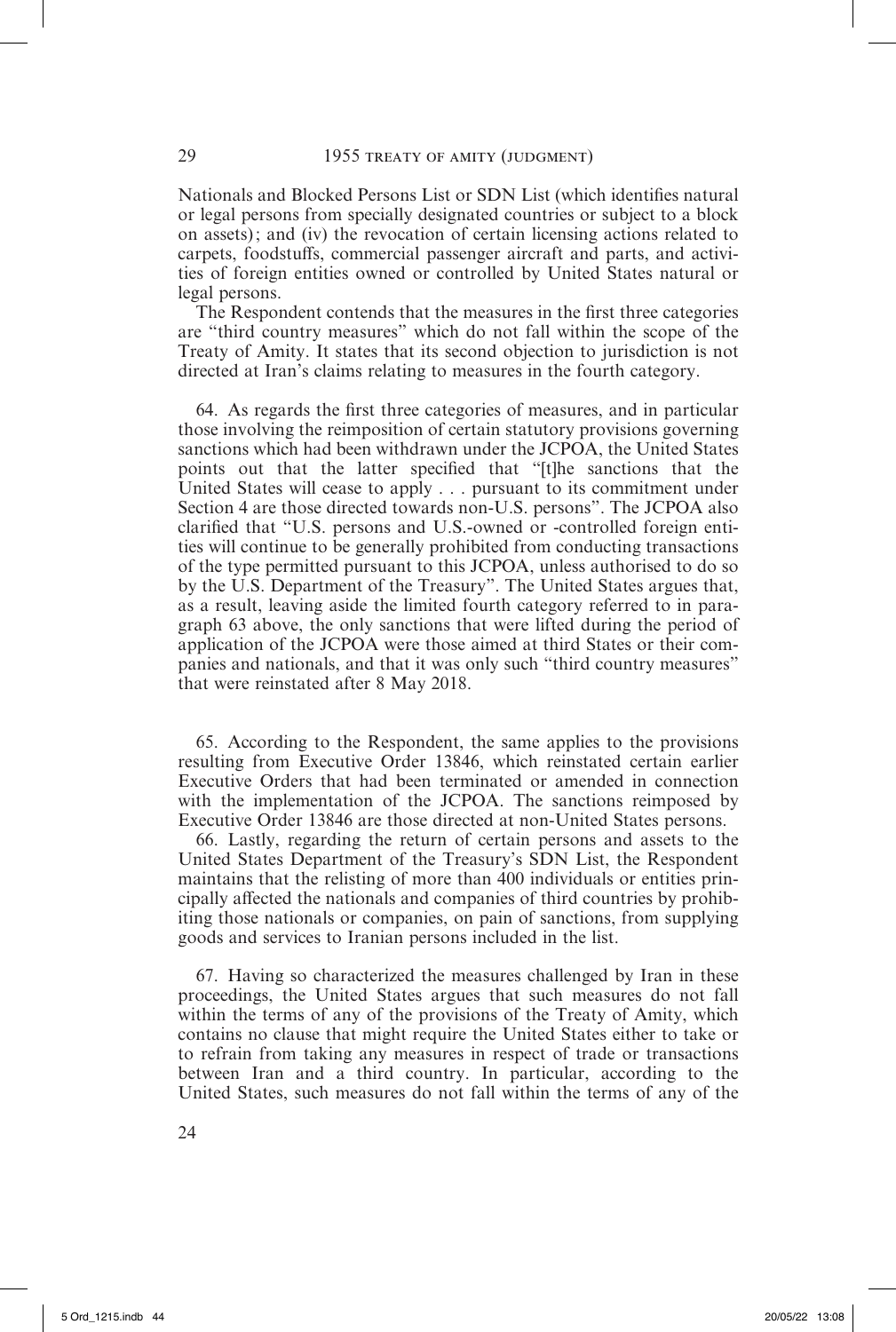provisions of the Treaty of Amity which Iran claims to have been violated, namely Articles IV (paras. 1 and 2), V (para. 1), VII (para. 1), VIII (paras. 1 and 2), IX (paras. 2 and 3) and  $X$  (para. 1).

68. The United States maintains that Article IV, paragraph 2, and Article V, paragraph 1, are expressly limited to conduct that occurs within the territory of the United States. Likewise, according to the Respondent, Iran is incorrect in claiming that Article VII, paragraph 1, which prohibits restrictions on the transfer of funds, could apply to the United States' measures that affect payments to or from third countries, and not merely to or from the territory of Iran.

69. With regard to Article VIII, paragraphs 1 and 2, which set forth certain obligations relating to the exportation and importation of products, the United States considers that these provisions concern only products of Iran destined for import to the territory of the United States or products of the United States destined for export to Iran. For similar reasons, according to the United States, the measures concerning third States fall outside the scope of Article IX, paragraphs 2 and 3, which require each party to accord certain treatment to the companies and nationals of the other party in matters of importation and exportation, and in respect of the ability of companies to obtain marine insurance. Lastly, the United States points out that Article X, paragraph 1, which provides that "[b]etween the territories of the two High Contracting Parties there shall be freedom of commerce and navigation", contains an "important territorial limitation" and therefore does not apply to goods that are subject to intermediate transactions with third countries.

70. Iran challenges the concept of "third country measures" which underlies the United States' second preliminary objection to jurisdiction. According to Iran, this is not only an invention on the part of the Respondent, but above all a concept that is misleading, since in reality all the United States' measures at issue in this case are specifically targeted at Iran and Iranian nationals and companies, not at third States or their nationals and companies. Iran cites as evidence of this, in particular, the words of the United States Department of the Treasury of 5 November 2018, which described the measures at issue as "the toughest U.S. sanctions ever imposed on Iran, [which] will target critical sectors of Iran's economy".

\*

71. Taking the example of Article X, paragraph 1, of the Treaty of Amity, which protects "freedom of commerce" "[b]etween the territories of the two High Contracting Parties", Iran points out that it matters little whether an obstruction to that freedom takes the form of the withdrawal by the United States of a licence permitting an American company to sell products to an Iranian company (a measure which the Respondent does

25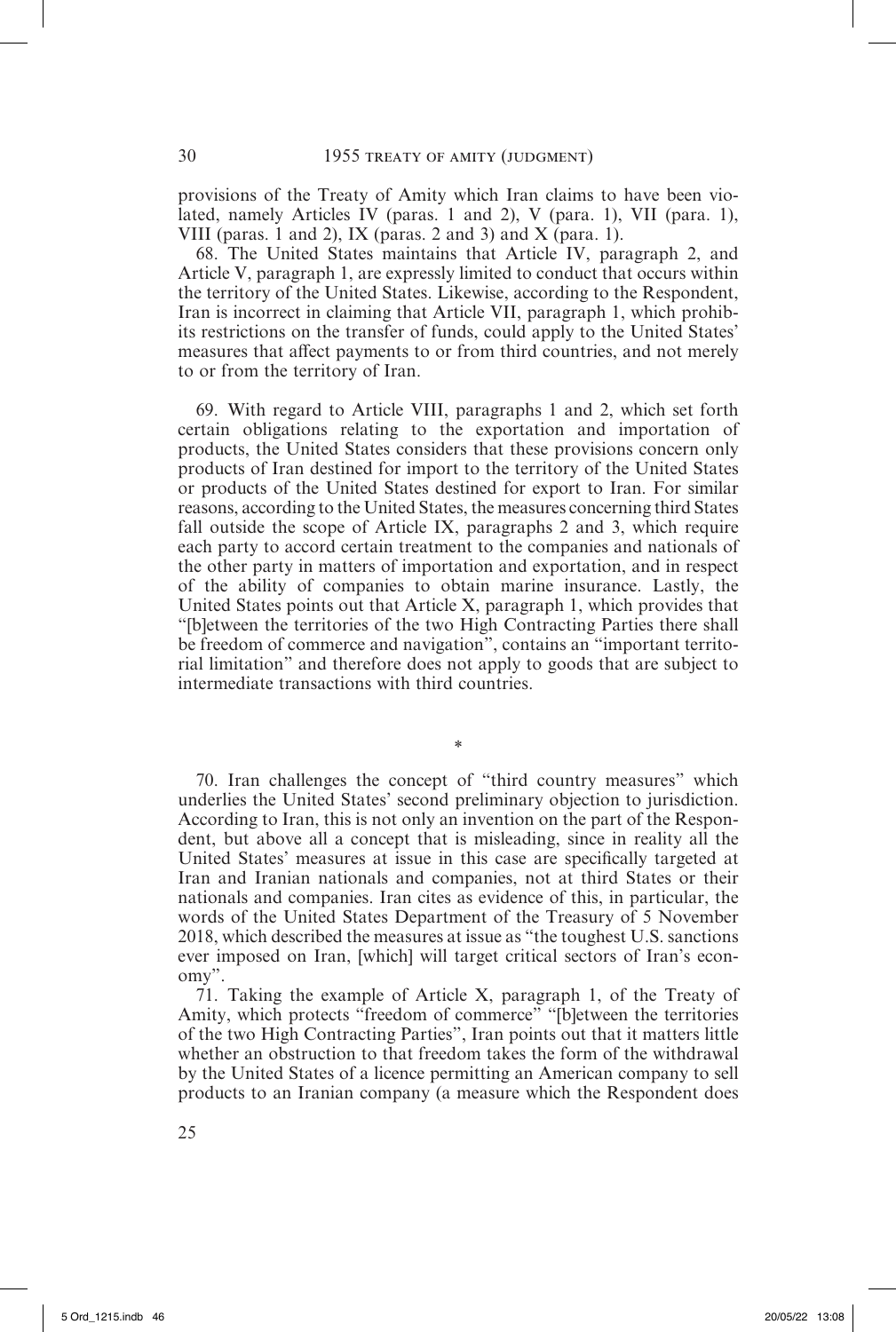not contest falls within the scope of the Treaty), or of a United States' sanction on a third State bank or other business that prevents the Iranian company from paying for or physically acquiring the products sold by the American company (which would be a so-called "third country measure").

72. Iran maintains that its Application is based on certain provisions of the Treaty of Amity interpreted in accordance with the rules codified in the Vienna Convention on the Law of Treaties. The Applicant emphasizes that the ordinary meaning of the text is of key importance and that the context must also be taken into account. In this respect, Iran acknowledges that certain provisions of the Treaty of Amity contain territorial limitations. But the very fact that this is the case in certain provisions is seen by Iran as providing an important part of the context for the interpretation of those provisions where such limitations are absent, since the obvious inference is that such absence is deliberate.

73. Having considered each of the Treaty provisions which it claims that the United States has violated, namely — according to the Application — Articles IV (para. 1), VII (para. 1), VIII (paras. 1 and 2), IX (para. 2) and X (para. 1), together with — under the terms of the Memorial — Articles IV (para. 2), V (para. 1) and IX (para. 3), Iran requests the Court to determine whether, on the basis of the relevant facts which it alleges, there could exist a violation of one or more of those provisions by the United States' measures which it is contesting. According to Iran, the "relevant facts" are in particular: that the object and effect of the United States' measures, including the "third country measures", is to deprive Iranian nationals and companies of their property and enterprises or to harm such property and enterprises on a large scale ; that Iranian nationals and companies operating in the key sectors of Iran's economy are being deliberately targeted by the United States' measures; and that the sanctions are destroying the economy and currency of Iran, driving millions of people into poverty.

74. Reviewing the various provisions of the Treaty which it claims have been violated, Iran concludes that "the violations of the Treaty of 1955 pleaded by Iran . . . fall within the provisions of the Treaty and [that], as a consequence, the dispute is one which the Court has jurisdiction *ratione materiae* to entertain, pursuant to Article XXI, paragraph 2", thus echoing the terms of the well-known statement of the Court in the *Oil Platforms* case.

\* \*

75. The Court recalls that, according to its well-established jurisprudence, in order to determine its jurisdiction *ratione materiae* under a compromissory clause concerning disputes relating to the interpretation or application of a treaty, it cannot limit itself to noting that one of the parties maintains that such a dispute exists, and the other denies it. It must ascertain whether the acts of which the applicant complains fall within

26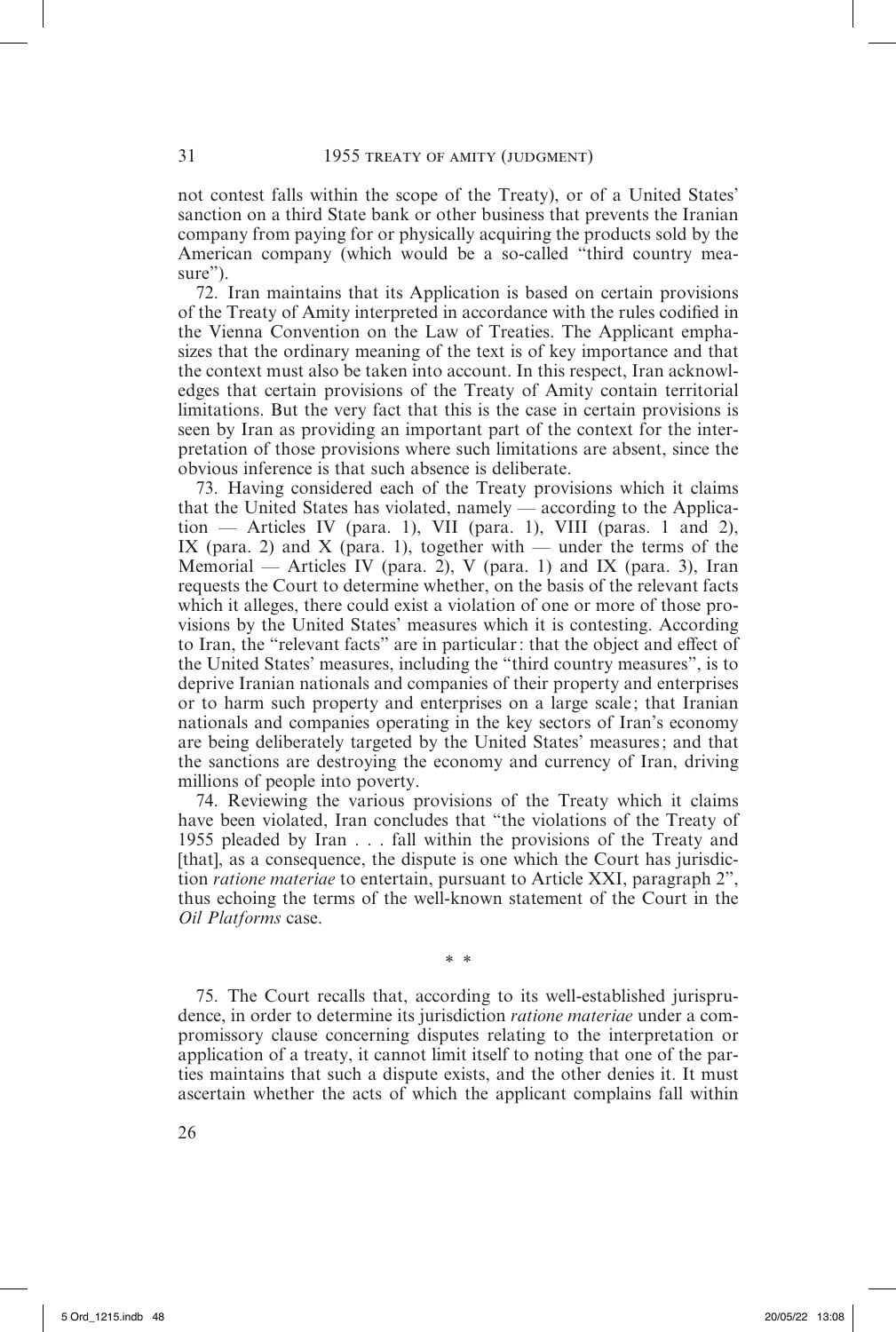the provisions of the treaty containing the compromissory clause. This may require the interpretation of the provisions that define the scope of the treaty (see *Immunities and Criminal Proceedings (Equatorial Guinea* v. *France), Preliminary Objections, Judgment, I.C.J. Reports 2018 (I)*, p. 308, para. 46; *Oil Platforms (Islamic Republic of Iran* v. *United States of America), Preliminary Objection, Judgment, I.C.J. Reports 1996 (II)*, p. 810, para. 16).

76. The Court observes that the "third country measures" objection does not concern all of Iran's claims, but only the majority of them. Indeed, the Respondent stated that one of the four categories into which it divides the measures put in place or reimposed pursuant to the Presidential Memorandum of 8 May 2018 (see paragraph 63 above) cannot be characterized as "third country measures" and is therefore not included in the second preliminary objection to jurisdiction. This fourth category consists of the revocation of certain licensing actions which had made it possible to engage in certain commercial or financial transactions with Iran during the period of implementation of the JCPOA. According to the Respondent, the licences in question, which were revoked pursuant to the Memorandum of 8 May 2018, benefited "U.S. persons" and their withdrawal is not included in the objection now under consideration.

77. It follows that even if the Court were to uphold the second objection to jurisdiction — and assuming that it does not accept any of the other preliminary objections, each of which concerns all of Iran's claims — the proceedings would not be terminated. They would in any event have to continue to the merits in respect of the category of measures challenged by Iran which, according to the United States, are not "third country measures".

The Court notes, however, that, as regards this category, the United States has declared that it "reserves the right to argue that some or all of Iran's claims based on the revocation of particular licensing actions are outside the scope of the Treaty" at a later stage in the proceedings, should they continue.

78. The Court observes that the Parties are in disagreement about the relevance of the concept of "third country measures" and about the effects that should follow from the application of such a concept in this case. While, according to the United States, the Court should find that it lacks jurisdiction to entertain most of Iran's claims, since the vast majority of the measures complained of by the Applicant are directed against "non-U.S." persons, companies or entities, Iran, on the other hand, contends that the concept of "third country measures" is irrelevant. It is only necessary, according to the Applicant, to examine each category of measures at issue in order to determine whether they fall within the scope of the various provisions of the Treaty of Amity which it claims to have been violated.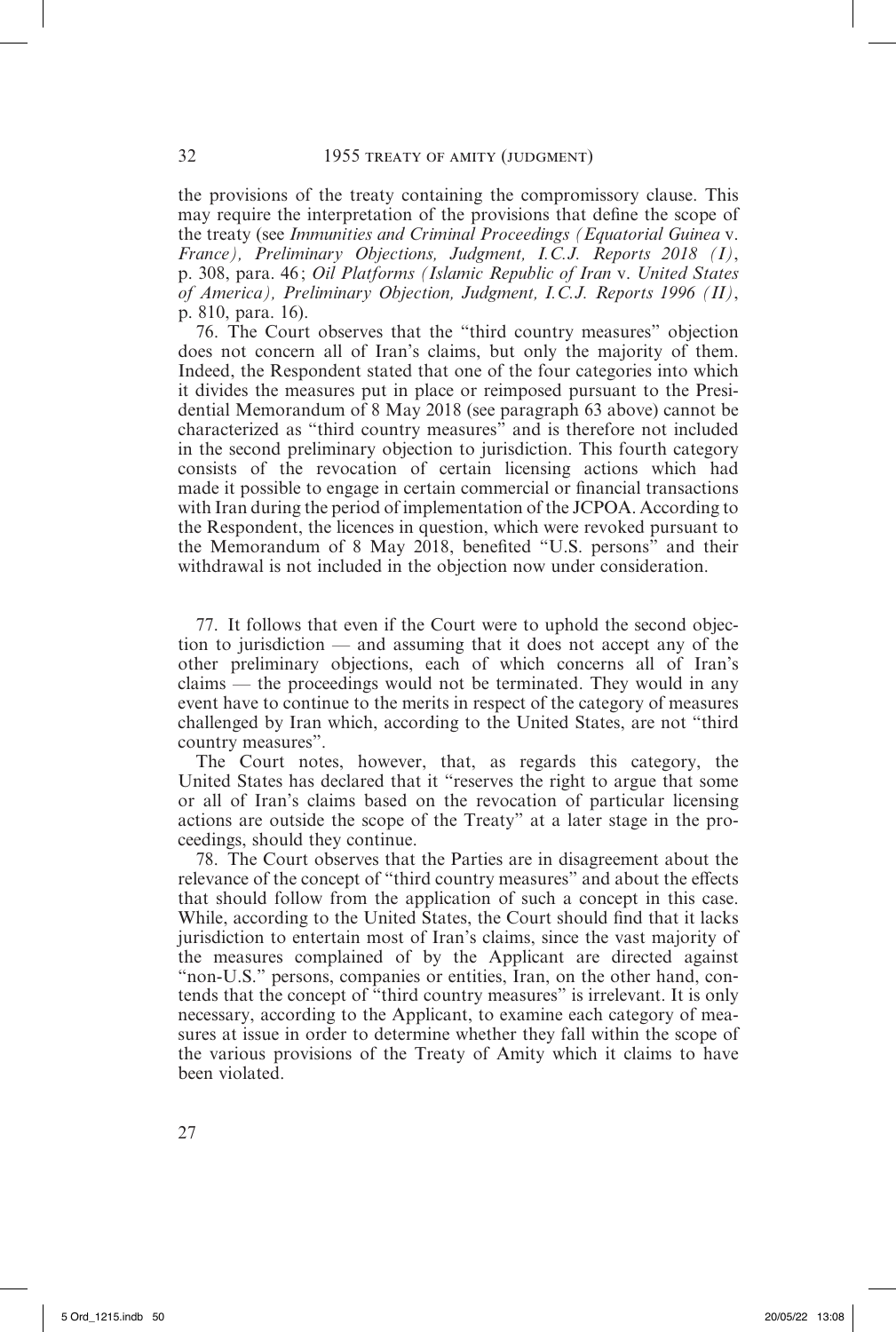79. Moreover, the Parties disagree on the interpretation of the provisions of the Treaty which Iran claims to have been breached by the United States, as regards their territorial scope and their ambit. According to Iran, the provisions that do not contain an express territorial limitation must be interpreted generally as being applicable to activities exercised in all places, whereas, according to the United States, it follows from the object and purpose of the Treaty of Amity that it is concerned only with the protection of commercial and investment activities of one Party, or of its nationals or companies, on the territory of the other or in the context of trade between them. Furthermore, Iran maintains that the Treaty prohibits the United States from impairing the rights guaranteed to Iran and Iranian nationals and companies, not only through measures applied directly to those nationals or companies, or to "U.S. persons" in their relations with Iran, but also through measures directed in the first instance against a third party, whose real aim is however to prevent Iran, its nationals and its companies from enjoying their rights under the Treaty. The United States contests this view.

80. The Court observes that all the measures of which Iran complains — those put in place or reinstated as a result of the Presidential Memorandum of 8 May 2018 — are intended to weaken Iran's economy. Indeed, on the basis of the official statements of the United States' authorities themselves, Iran, its nationals and its companies are the target of what the Respondent describes as "third country measures", as well as of the measures aimed directly against Iranian entities and of those against "U.S. persons" which are intended to prohibit them from engaging in transactions with Iran, its nationals or its companies.

However, it cannot be inferred from the above that all the measures at issue are capable of constituting breaches of the United States' obligations under the Treaty of Amity. What is decisive in this regard is whether each of the measures — or category of measures — under consideration is of such a nature as to impair the rights of Iran under the various provisions of the Treaty of Amity which the Applicant claims to have been violated.

81. Conversely, the fact that some of the measures challenged whether or not they are "the vast majority", as the United States maintains — directly target third States or the nationals or companies of third States does not suffice for them to be automatically excluded from the ambit of the Treaty of Amity. Only through a detailed examination of each of the measures in question, of their reach and actual effects, can the Court determine whether they affect the performance of the United States' obligations arising out of the provisions of the Treaty of Amity invoked by Iran, taking account of the meaning and scope of those various provisions.

82. In sum, the Court considers that the second preliminary objection of the United States relates to the scope of certain obligations relied upon

28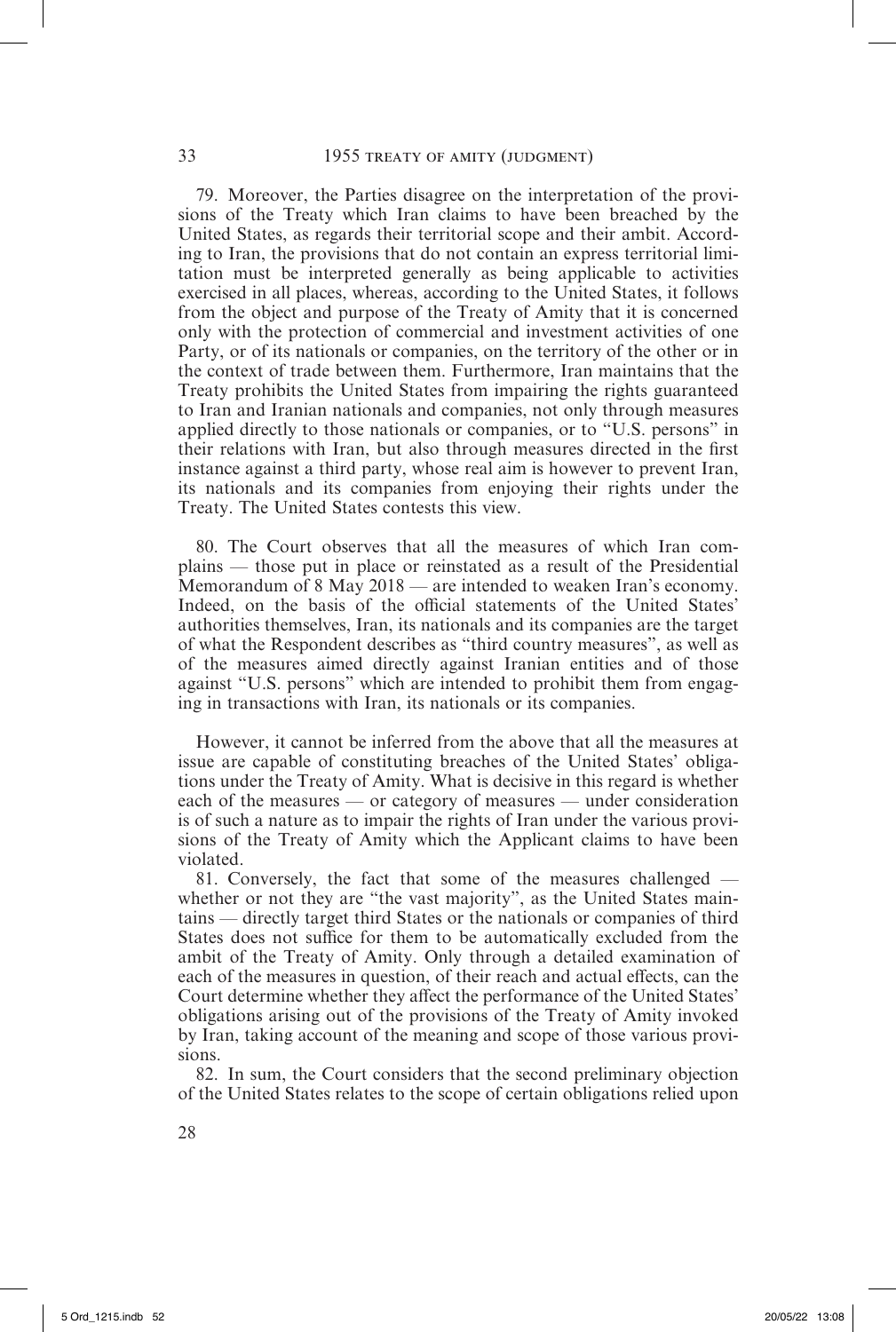by the Applicant in the present case and raises legal and factual questions which are properly a matter for the merits (cf. *Application of the International Convention for the Suppression of the Financing of Terrorism and of the International Convention on the Elimination of All Forms of Racial Discrimination (Ukraine* v. *Russian Federation), Preliminary Objections, Judgment, I.C.J. Reports 2019 (II)*, p. 586, para. 63). If the case were to proceed to the merits, such matters would be decided by the Court at that stage, on the basis of the arguments advanced by the Parties.

83. In light of the above, the Court finds that the second preliminary objection to jurisdiction raised by the United States cannot be upheld.

\*

84. For all the reasons set out above, the Court finds that it has jurisdiction *ratione materiae* to entertain the Application of Iran on the basis of Article XXI, paragraph 2, of the 1955 Treaty of Amity.

#### III. Admissibility of Iran's Application

85. The United States submits, in the alternative, a preliminary objection to the admissibility of Iran's Application. In its view, all claims brought by Iran are inadmissible because they would amount to an abuse of process and would raise questions of judicial propriety.

86. The Respondent observes that there is no comprehensive definition in the Court's jurisprudence of what type of conduct constitutes an abuse of process; what is considered an abuse will vary depending on the circumstances of the case. The United States contends that, while the notion of abuse of process may be tied to the principle of good faith, an analysis of whether a State has acted or is acting in good or bad faith is not necessarily required. The Respondent recalls that the Court may decline to hear a case where there exists clear evidence that the conduct of the applicant State amounts to an abuse of process.

87. The United States maintains that in the present case there are exceptional circumstances that warrant the dismissal by the Court of the entirety of the case on account of an abuse of process. The Respondent contends that through this case Iran is seeking to obtain "an illegitimate advantage" in respect of its nuclear activities and aims to bring "political and psychological pressure on the United States". As with regard to its first objection to the Court's jurisdiction, the United States argues that the dispute exclusively concerns the JCPOA. It asserts that, by bringing this case to the Court, Iran is seeking relief from the sanctions that had been lifted under the JCPOA and that had been reinstated subsequently. The United States points out that political mechanisms were set forth under the JCPOA to address the non-performance by a participant of its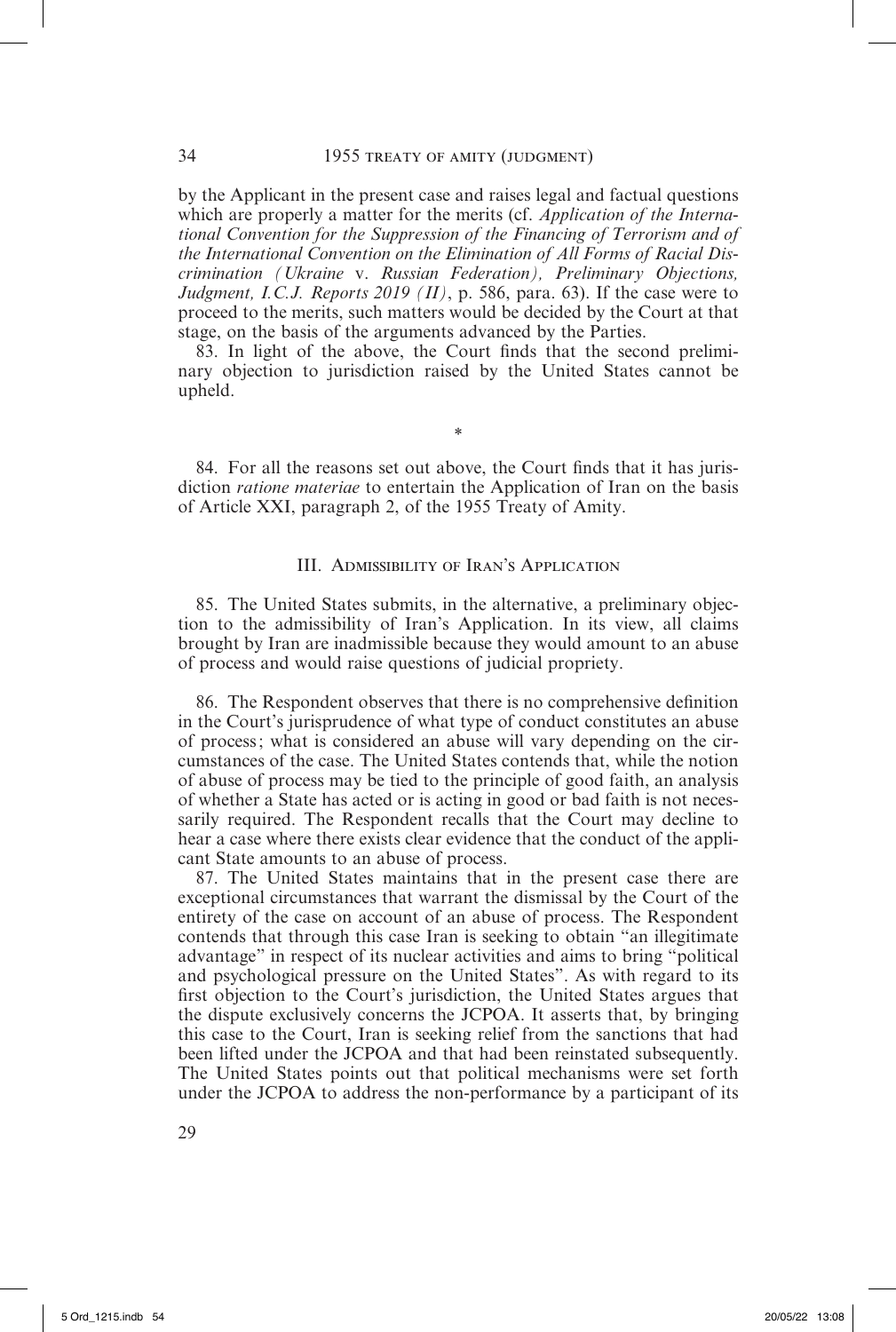commitments, but that the participants did not consent to the jurisdiction of the Court to resolve disputes under that instrument. The Respondent contends that, were the case to proceed to the merits and the Court to grant the relief Iran has requested, the Applicant would obtain the lifting of a specific set of nuclear-related sanctions, which "formed the heart of the bargain in the JCPOA". Iran could be granted relief from United States' nuclear-related sanctions without being bound to uphold its own commitments under the JCPOA. In light of these circumstances, which in the view of the Respondent are exceptional, the Application should be held inadmissible.

88. Moreover, the United States contends that the Court has the inherent power to decline to exercise its jurisdiction in order to protect the integrity of its judicial function. In the Respondent's view, it would be "reasonable, necessary and appropriate" for that purpose for the Court to declare the present case inadmissible. By hearing a case that raises questions deeply entangled with the JCPOA, the Court could compromise its judicial integrity. The United States contends that, if the Court were to grant Iran relief from nuclear-related sanctions, it would be placed "at odds with its inherently judicial function".

89. Iran points out that the Court has had to consider arguments based on abuse of process in the past, but has stated that an abuse could occur only under exceptional circumstances which have never been found to exist. Iran argues that the threshold for an abuse of process is very high and may be reached only if supported by clear evidence.

\*

90. In the present case, Iran contends that there are no exceptional circumstances that would justify the Court pronouncing an abuse of process. In Iran's view, it is normal that a dispute brought under a treaty has political implications. Responding to the United States' contention that Iran would obtain an "illegitimate advantage" if the Court were to pronounce in its favour, and that the case is really about the JCPOA and not the Treaty of Amity, Iran recalls that the Court has already considered similar contentions in other cases and concluded that the relevant circumstances did not constitute an abuse of process. The Applicant argues that asserting its rights under a treaty in force between the Parties cannot be illegitimate. Moreover, it maintains that access to judicial recourse cannot be barred simply because of the "risk of influencing the execution of another international instrument".

91. Iran further argues that, by exercising its jurisdiction in the present case, the Court would not compromise the integrity of its judicial function. It points out that the United States has not defined the conditions under which the Court should declare a case inadmissible for consider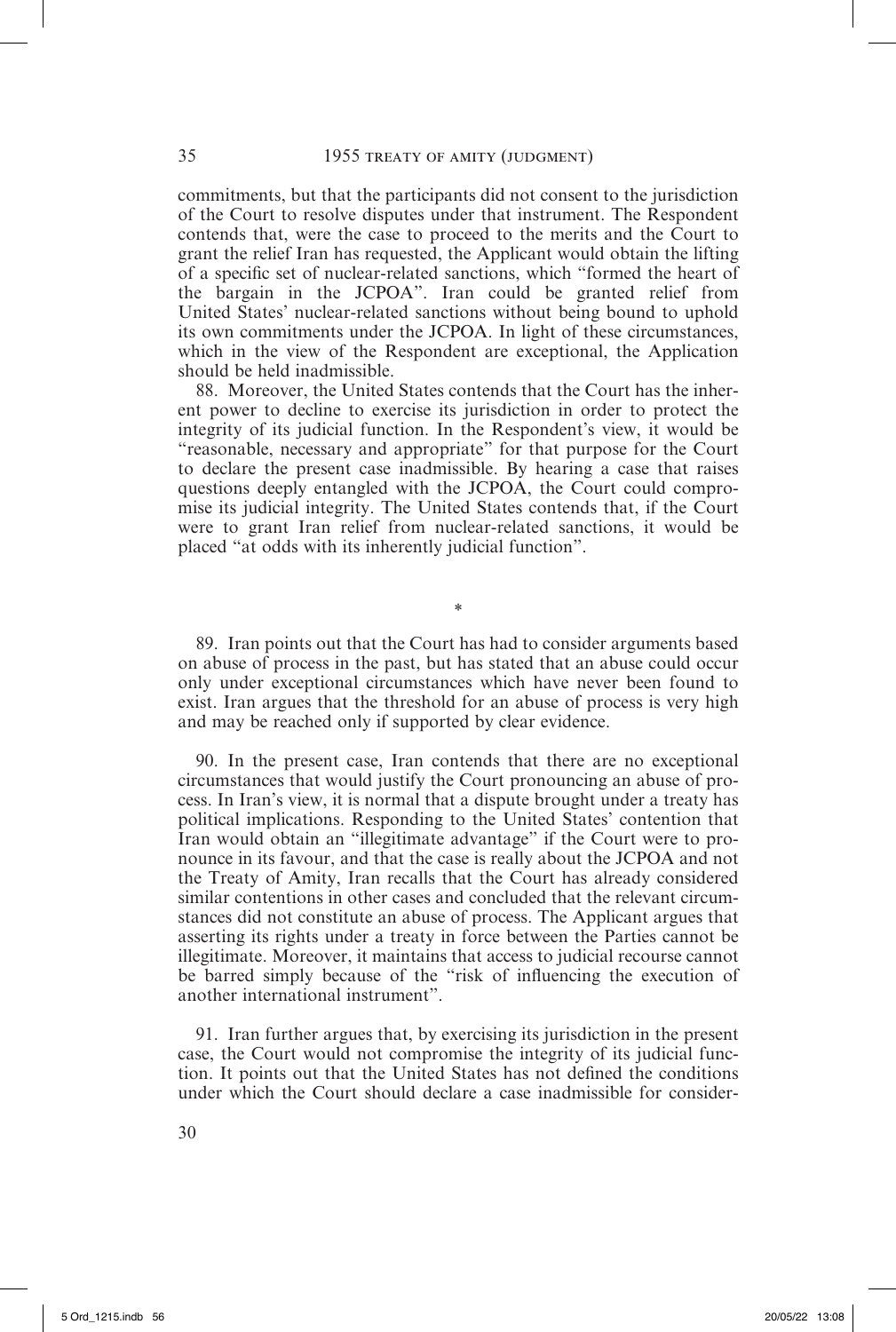ations of judicial propriety. Iran argues that for the Court to decide not to exercise its jurisdiction, there must exist circumstances "of such a nature that they are capable of preventing or hindering the capacity of the Court to address the specific legal and factual subject-matter" of the case. According to Iran, whether the dispute is entangled with the JCPOA, and whether there exists a risk of granting an "illegitimate advantage" to Iran, are not valid reasons for questioning the integrity of the judicial process. Iran argues that none of the claims it presents actually requires the Court to make any legal finding on the JCPOA; the fact that the JCPOA constitutes part of the factual background has no impact on the Court's exercise of its judicial function.

\* \*

92. The objection to admissibility raised by the United States is based on the contention that "Iran's claims amount to an abuse of process and would work an injustice that would raise serious questions of judicial propriety". This is because "Iran has invoked the Treaty [of Amity] in a case involving a dispute that solely concerns the application of the JCPOA". The Court notes that the United States did not address its objection to the admissibility of Iran's Application during the oral hearings, but expressly maintained that objection.

93. As the Court observed in *Immunities and Criminal Proceedings (Equatorial Guinea* v. *France)*, "[i]t is only in exceptional circumstances that the Court should reject a claim based on a valid title of jurisdiction on the ground of abuse of process" (*Preliminary Objections, Judgment, I.C.J. Reports 2018 (I)*, p. 336, para. 150). The Court has specified that there has to be "clear evidence" that the Applicant's conduct amounts to an abuse of process (for analogous statements, see *Certain Iranian Assets (Islamic Republic of Iran* v. *United States of America), Preliminary Objections, Judgment, I.C.J. Reports 2019 (I)*, pp. 42-43, para. 113; *Jadhav (India* v. *Pakistan), Judgment, I.C.J. Reports 2019 (II)*, p. 433, para. 49).

94. In the present case, the Court has already ascertained that the dispute submitted by the Applicant concerns alleged breaches of obligations under the Treaty of Amity and not the application of the JCPOA (see paragraph 60 above). The Court has also found that the compromissory clause included in the Treaty of Amity provides a valid basis for its jurisdiction with regard to the Applicant's claims (see paragraph 84 above). If the Court eventually found on the merits that certain obligations under the Treaty of Amity have indeed been breached, this would not imply giving Iran any "illegitimate advantage" with regard to its nuclear programme, as contended by the United States. Such a finding would rest on an examination by the Court of the treaty provisions that are encompassed within its jurisdiction.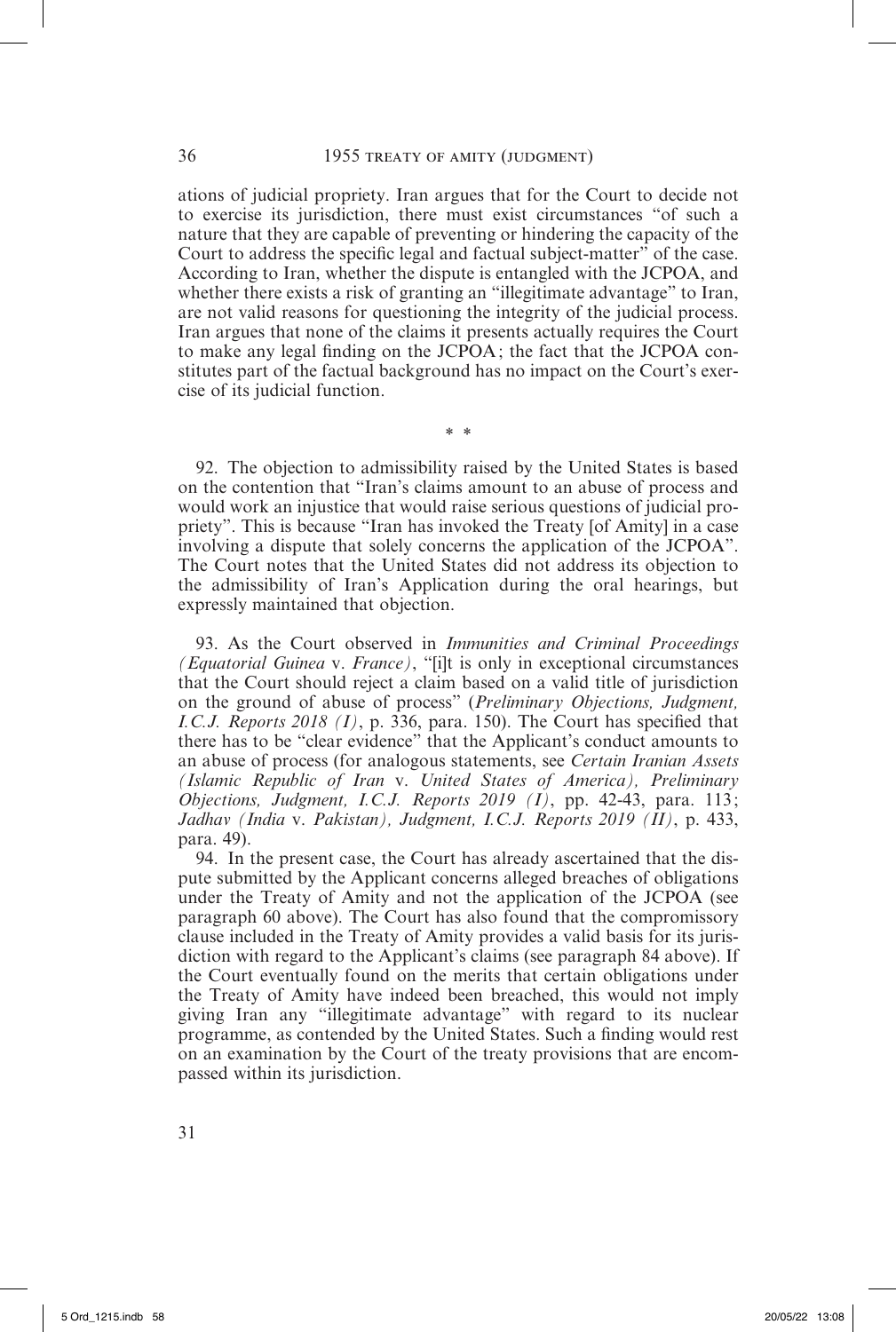95. In the view of the Court, there are no exceptional circumstances that would justify considering Iran's Application inadmissible on the ground of abuse of process. In particular, the fact that Iran only challenged the consistency with the Treaty of Amity of the measures that had been lifted in conjunction with the JCPOA and then reinstated in May 2018, without discussing other measures affecting Iran and its nationals or companies, may reflect a policy decision. However, as was noted in *Border and Transborder Armed Actions (Nicaragua* v. *Honduras)*, the Court's judgment "cannot concern itself with the political motivation which may lead a State at a particular time, or in particular circumstances, to choose judicial settlement" (*Jurisdiction and Admissibility, Judgment, I.C.J. Reports 1988*, p. 91, para. 52). In any event, the fact that most of Iran's claims concern measures that had been lifted in conjunction with the JCPOA and were later reinstated does not indicate that the submission of these claims constitutes an abuse of process.

96. In light of the foregoing, the Court finds that the objection to the admissibility of the Application raised by the United States must be rejected.

#### IV. Objections on the Basis of Article XX, Paragraph 1 *(b)* and *(d)*, of the Treaty of Amity

97. The United States maintains that Article 79 (now Article 79*bis*) of the Rules of Court sets out three types of preliminary objections, namely objections to the jurisdiction of the Court, objections to the admissibility of the Application, and any "other objection the decision upon which is requested before any further proceedings on the merits". The Respondent contends that the Court has recognized in the past that an objection may fall into this last category and may have an exclusively preliminary character even if it touches on certain aspects of the merits.

98. The United States submits that in the present case its objections based on Article XX, paragraph 1 *(b)* and *(d)* — which provide that the Treaty of Amity does not preclude the application of measures "relating to fissionable materials" or that are necessary to protect a State's "essential security interests" — fall into this third category of objections under Article 79 of the Rules of Court and are of an exclusively preliminary character. The Respondent argues that a determination on these objections can be made on the basis of the facts already before the Court, without deciding on the merits of the case and without prejudging Iran's claims. According to the United States, even though in its jurisprudence the Court has decided that objections based on Article XX, paragraph 1, of the Treaty of Amity were defences on the merits to be considered at a subsequent phase, in the present case the Court should examine them as a preliminary matter, in particular because they are "severable from the merits of Iran's claims". In the "interests of fairness, procedural economy,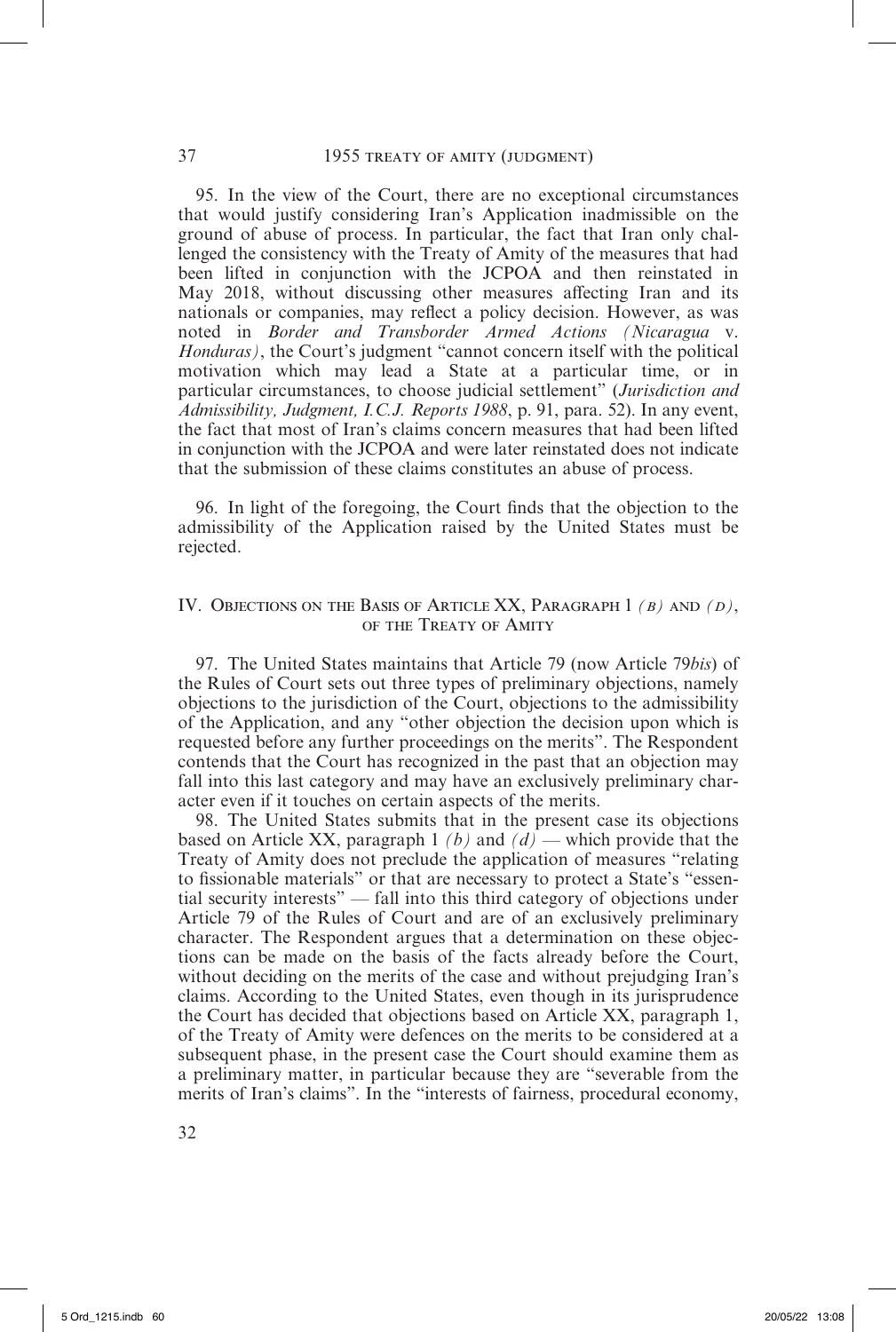and the sound administration of justice", the United States maintains that the Court should render an early decision on these questions.

99. The United States argues that both objections cover the entirety of Iran's claims. It maintains, therefore, that a decision on the objections should be made at the preliminary stage of the proceedings.

100. In the United States' view, all measures at issue in this case can be categorized as "nuclear-related"; therefore, they are all covered by Article XX, paragraph 1 *(b)*, of the Treaty of Amity. The United States contends that, in light of the text and context of this provision, the phrase "relating to fissionable materials" gives a party a considerable degree of discretion for taking "a full range of measures developed and adopted to control and prevent proliferation of sensitive nuclear materials", and not only measures regulating direct trade in fissionable materials.

101. The United States notes that the present case is concerned solely with the measures reinstated on 8 May 2018, which were those that had been lifted with the adoption of the JCPOA. The Respondent indicates that all of those measures were categorized by JCPOA participants, including Iran, as "national sanctions related to Iran's nuclear programme". In the Respondent's opinion, for Article XX, paragraph 1 *(b)*, to apply, it is irrelevant that the measures were reimposed for both nuclear and non-nuclear related security reasons.

102. Additionally, the United States contends that the measures at issue fall within Article XX, paragraph 1 *(d)*, of the Treaty of Amity. The Respondent argues that the notion of essential security interests referred to in this provision is broad; to reach the required threshold, measures do not need to be taken in relation to an armed attack, or with regard to matters considered by the Security Council as a threat to international peace and security. The United States contends that "wide discretion" and "substantial deference" must be granted to the State invoking subparagraph *(d)* in determining whether national security is at stake and what measures are necessary.

103. In the present case, the United States indicates that in light of "Iran's ongoing record of violent and destabilizing acts", measures were necessary to protect the Respondent's essential security interests. The decision to reimpose sanctions was taken at the highest level of government, on the basis of an evaluation of Iran's nuclear ambitions, as well as other Iranian policies that were of concern for the United States, such as those related to the financing of terrorism.

104. Iran argues that the Respondent's objections that are based on Article XX, paragraph 1, do not fall within the objections mentioned in Article 79 of the Rules of Court. Iran acknowledges that some prelimi-

\*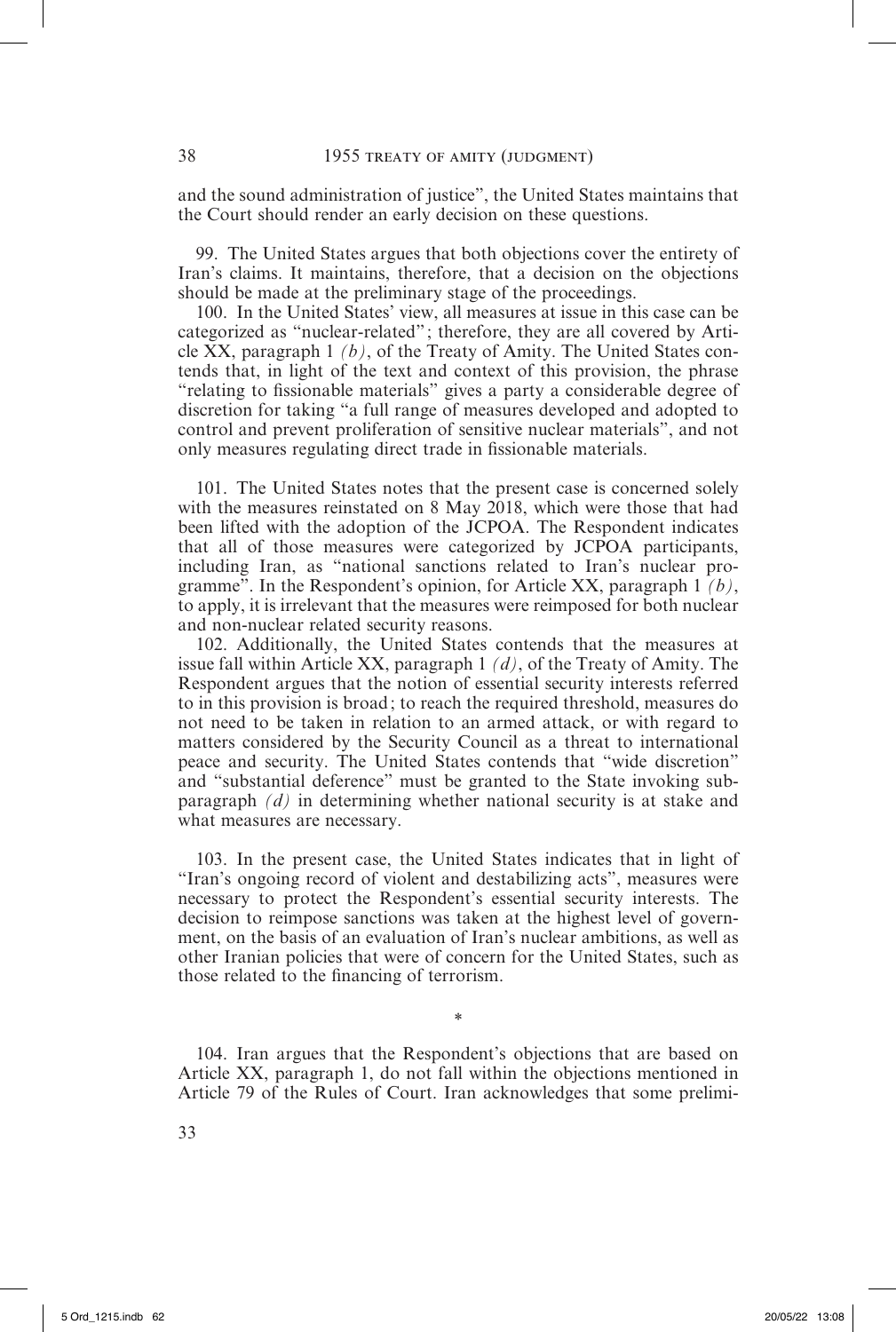nary objections may not be easily classified as either pertaining to the jurisdiction of the Court or to the admissibility of the Application, but this does not mean that there exists a "third category" of preliminary objections which may include objections pertaining to the merits. Iran argues that, in order to be dealt with at this stage, "an objection must be jurisdictional in nature without touching upon the substance of the merits of the case". It maintains that the position of the United States, which argues that its objections do not affect the Court's jurisdiction but are nonetheless "preliminary in nature", is contradictory; in Iran's view, a preliminary objection can only be aimed at preventing the Court from exercising its jurisdiction. Iran argues that whether subparagraphs *(b)* and *(d)* of Article XX, paragraph 1, of the Treaty of Amity cover the entirety of its claims is irrelevant in determining the nature of the objections: these objections remain defences on the merits, whether they cover all of Iran's submissions or not.

105. Iran contends that there is no reason for the Court to depart from its findings in the case concerning *Certain Iranian Assets*, in which it concluded that "subparagraphs *(c)* and *(d)* of Article XX, paragraph 1, do not restrict its jurisdiction but merely afford the Parties a defence on the merits". Moreover, the Applicant submits that an extensive factual analysis would be necessary to decide on the objections based on subparagraphs *(b)* and *(d)* of Article XX, paragraph 1, and that such an analysis can only be conducted at the merits stage; it is "unsuitable and improper" at the present stage. Indeed, the facts and arguments in support of these objections are substantially the same as the ones forming the basis of the case on the merits. The Applicant submits that if the Court were to pronounce at this stage on the defences of Article XX, paragraph 1, Iran's rights would form the very subject-matter of the decision. Moreover, in the Applicant's view, at this stage of the proceedings the Court does not have in its possession all the necessary factual elements to make a determination on the objections raised on the basis of Article XX, paragraph 1 *(b)* and *(d)*.

106. Iran also points out that subparagraph *(b)* must be interpreted in light of the object and purpose of the Treaty and that therefore it only applies to trade, investment or other economic activities in relation to fissionable materials. Measures related to nuclear activity broadly speaking are not covered by Article XX, paragraph 1 *(b)*. In the present case, Iran contends that none of the measures in dispute concerns fissionable materials or their radioactive by-products.

107. In relation to subparagraph *(d)*, Iran maintains that the concerns of the United States with regard to its essential security interests did not justify implementing the measures at hand. The Applicant recalls that it is the Court's role to assess the probative value of the arguments put forward by the Respondent and to determine whether there exist reasonable grounds for the United States to consider that the imposition of the sanctions in dispute was necessary and proportional to protect its security interests. In the present case, Iran contends that the measures reimposed by the United States cannot be considered as necessary in order to protect its essential security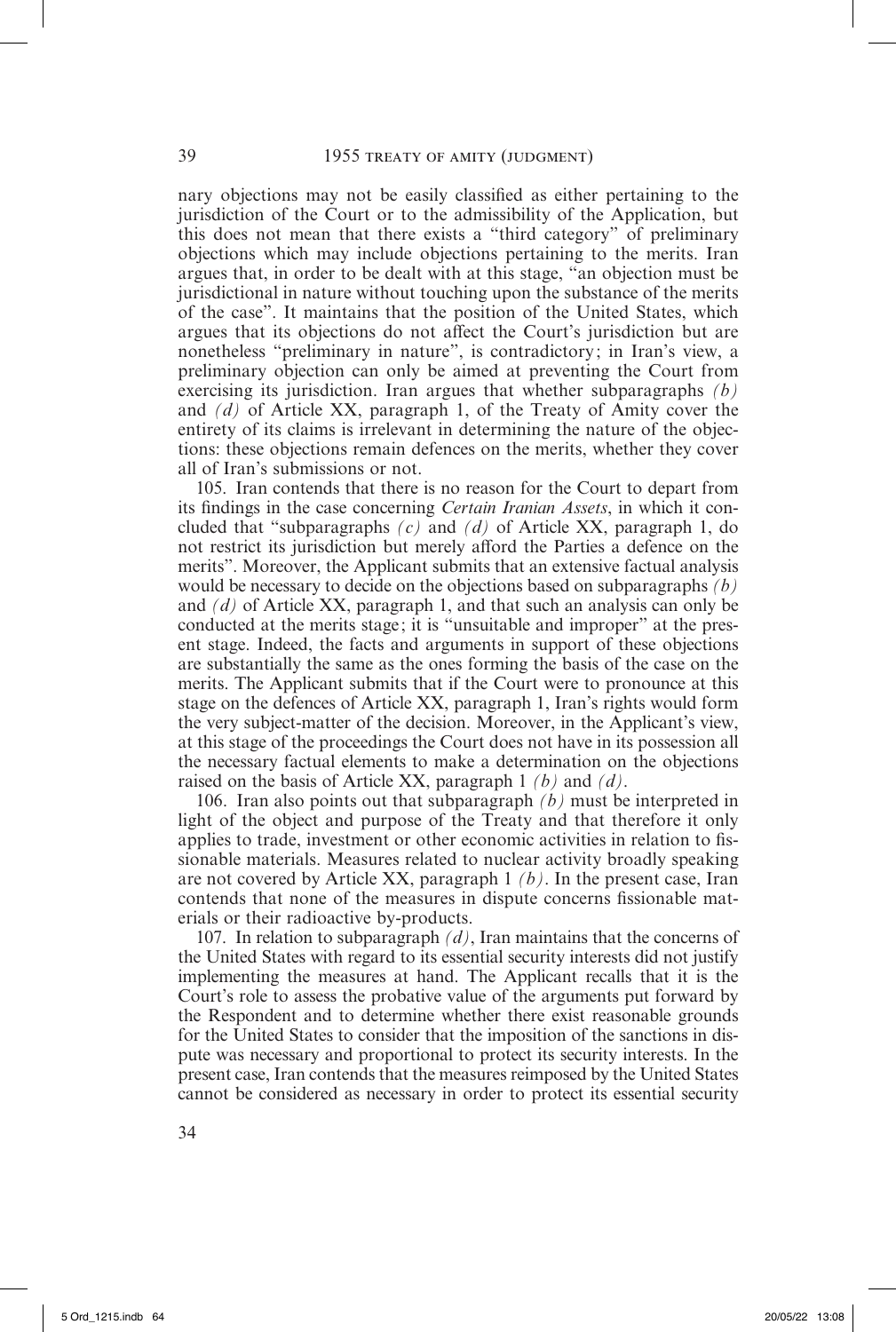interests. According to the Applicant, the invocation of Article XX, paragraph 1 *(d)*, by the United States is "unfounded and abusive".

\* \*

108. Article XX, paragraph 1, of the Treaty of Amity reads as follows:

"1. The present Treaty shall not preclude the application of measures:

 . . . . . . . . . . . . . . . . . . . . . . . . . . . . . . . . . . . . . . *(b)* relating to fissionable materials, the radio-active by-products thereof, or the sources thereof;

 . . . . . . . . . . . . . . . . . . . . . . . . . . . . . . . . . . . . . . *(d)* necessary to fulfill the obligations of a High Contracting Party for the maintenance or restoration of international peace and security, or necessary to protect its essential security interests."

109. The Court recalls that in the *Oil Platforms* case *(Islamic Republic of Iran* v. *United States of America)*, it found that "Article XX, paragraph 1 *(d)*, [of the Treaty of Amity] does not restrict its jurisdiction in the present case, but is confined to affording the Parties a possible defence on the merits" (*Preliminary Objection, Judgment, I.C.J. Reports 1996 (II)*, p. 811, para. 20). A similar view was expressed in the case concerning *Certain Iranian Assets (Islamic Republic of Iran* v. *United States of America)* (*Preliminary Objections, Judgment, I.C.J. Reports 2019 (I)*, p. 25, para. 45), where the Court noted that the interpretation given to Article XX, paragraph 1, with regard to subparagraph *(d)* also applies to subparagraph *(c)*, which concerns measures "regulating the production of or traffic in arms, ammunition and implements of war". The Court observed that in this respect "there are no relevant grounds on which to distinguish [subparagraph *(c)*] from Article XX, paragraph 1, subparagraph *(d)*" (*ibid.*, p. 25, para. 46). The Court finds that there are equally no relevant grounds for a distinction with regard to subparagraph *(b)*, which may only afford a possible defence on the merits.

110. The Parties do not dispute that arguments based on Article XX of the Treaty of Amity do not affect either the Court's jurisdiction or the admissibility of the Application. However, the Respondent argues that objections formulated on the basis of Article XX, paragraph 1 *(b)* and *(d)*, may be presented as preliminary according to Article 79 of the Rules of Court as "other objection[s] the decision upon which is requested before any further proceedings on the merits". For the following reasons, the two objections raised by the United States on the basis of Article XX, paragraph 1 *(b)* and *(d)*, cannot be considered as preliminary. A decision concerning these matters requires an analysis of issues of law and fact that should be left to the stage of the examination of the merits.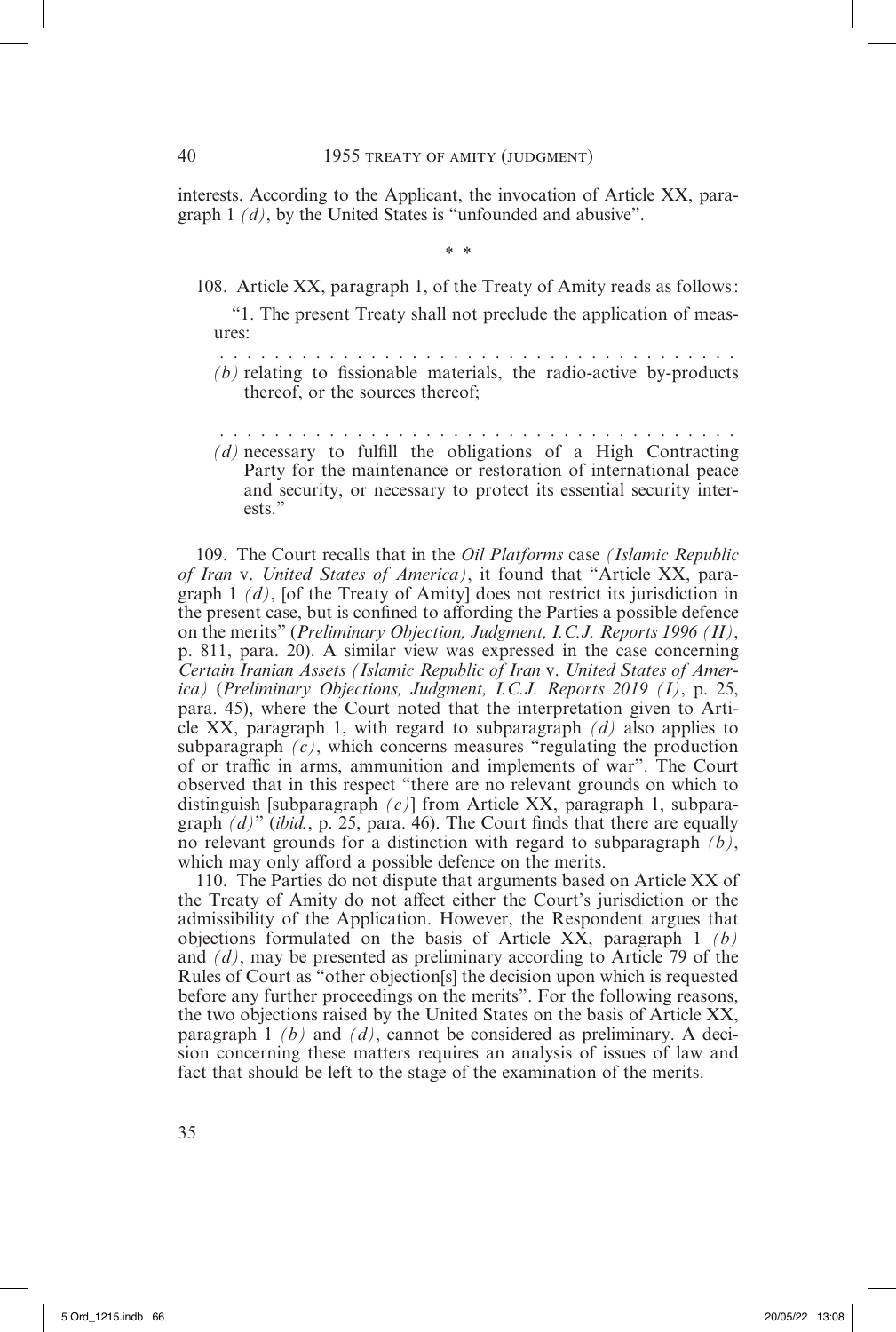111. The Applicant contends that subparagraph *(b)*, which refers to measures "relating to fissionable materials, the radio-active by-products thereof, or the sources thereof", should be interpreted as addressing only measures such as those specifically concerning the exportation or importation of fissionable materials. It was however argued by the Respondent that subparagraph *(b)* applies to all measures of whatever content addressing Iran's nuclear programme, because they may all be said to relate to the use of fissionable materials. The question of the meaning to be given to subparagraph *(b)* and that of its implications for the present case do not have a preliminary character and will have to be examined as part of the merits.

112. The same applies to measures taken by the United States allegedly because they are deemed "necessary to protect its essential security interests" and are therefore argued to be comprised in the category of measures that are outlined in subparagraph  $(d)$ . The analysis of this objection would raise the question of the existence of such essential security interests and may require an assessment of the reasonableness and necessity of the measures in so far as they affect the obligations under the Treaty of Amity (see *Military and Paramilitary Activities in and against Nicaragua (Nicaragua* v. *United States of America), Merits, Judgment, I.C.J. Reports 1986*, p. 117, para. 224). Such an assessment can be conducted only at the stage of the examination of the merits.

113. For the foregoing reasons, the arguments raised by the Respondent with regard to Article XX, paragraph 1 *(b)* and *(d)*, of the Treaty of Amity cannot provide a basis for preliminary objections, but may be presented at the merits stage. Therefore, the preliminary objections raised by the United States based on these provisions must be rejected.

\* \* \*

114. For these reasons,

The Court,

(1) Unanimously,

*Rejects* the preliminary objection to its jurisdiction raised by the United States of America according to which the subject-matter of the dispute does not relate to the interpretation or application of the Treaty of Amity, Economic Relations, and Consular Rights of 1955;

#### (2) Unanimously,

*Rejects* the preliminary objection to its jurisdiction raised by the United States of America relating to the measures concerning trade or transactions between the Islamic Republic of Iran (or Iranian nationals and companies) and third countries (or their nationals and companies);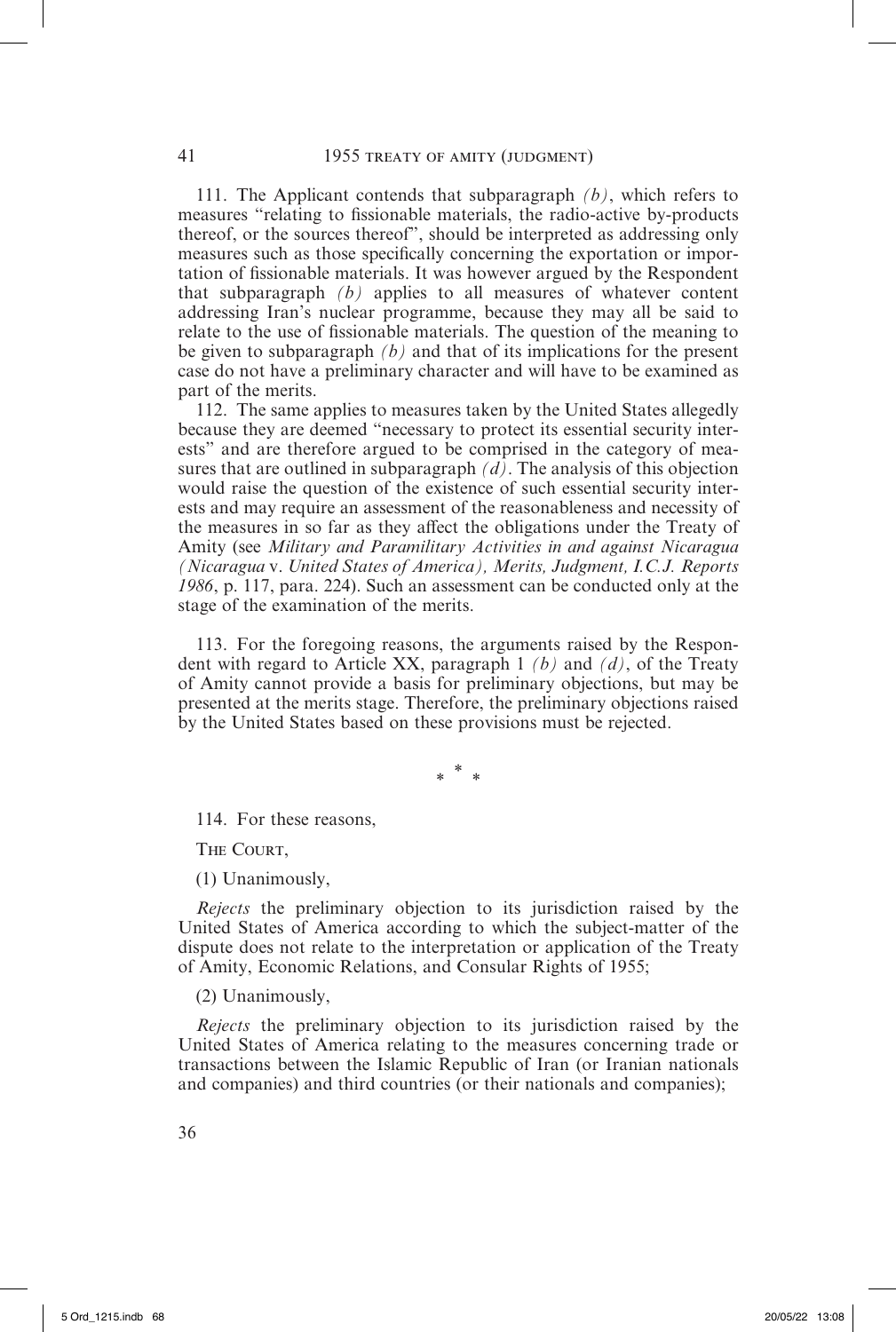(3) By fifteen votes to one,

*Rejects* the preliminary objection to the admissibility of the Application raised by the United States of America;

in favour: *President* Yusuf; *Vice-President* Xue; *Judges* Tomka, Abraham, Bennouna, Cançado Trindade, Gaja, Sebutinde, Bhandari, Robinson, Crawford, Gevorgian, Salam, Iwasawa; *Judge* ad hoc Momtaz;

against: *Judge* ad hoc Brower;

(4) By fifteen votes to one,

*Rejects* the preliminary objection raised by the United States of America on the basis of Article XX, paragraph 1 *(b)*, of the Treaty of Amity, Economic Relations, and Consular Rights of 1955;

in favour: *President* Yusuf; *Vice-President* Xue; *Judges* Tomka, Abraham, Bennouna, Cançado Trindade, Gaja, Sebutinde, Bhandari, Robinson, Crawford, Gevorgian, Salam, Iwasawa; *Judge* ad hoc Momtaz;

against: *Judge* ad hoc Brower;

(5) Unanimously,

*Rejects* the preliminary objection raised by the United States of America on the basis of Article XX, paragraph 1 *(d)*, of the Treaty of Amity, Economic Relations, and Consular Rights of 1955;

(6) By fifteen votes to one,

*Finds*, consequently, that it has jurisdiction, on the basis of Article XXI, paragraph 2, of the Treaty of Amity, Economic Relations, and Consular Rights of 1955, to entertain the Application filed by the Islamic Republic of Iran on 16 July 2018, and that the said Application is admissible.

in favour: *President* Yusuf; *Vice-President* Xue; *Judges* Tomka, Abraham, Bennouna, Cançado Trindade, Gaja, Sebutinde, Bhandari, Robinson, Crawford, Gevorgian, Salam, Iwasawa; *Judge* ad hoc Momtaz;

against: *Judge* ad hoc Brower.

Done in English and in French, the English text being authoritative, at the Peace Palace, The Hague, this third day of February, two thousand and twenty-one, in three copies, one of which will be placed in the archives of the Court and the others transmitted to the Government of the Islamic Republic of Iran and the Government of the United States of America, respectively.

> *(Signed)* Abdulqawi Ahmed YUSUF, President. *(Signed)* Philippe GAUTIER, Registrar.